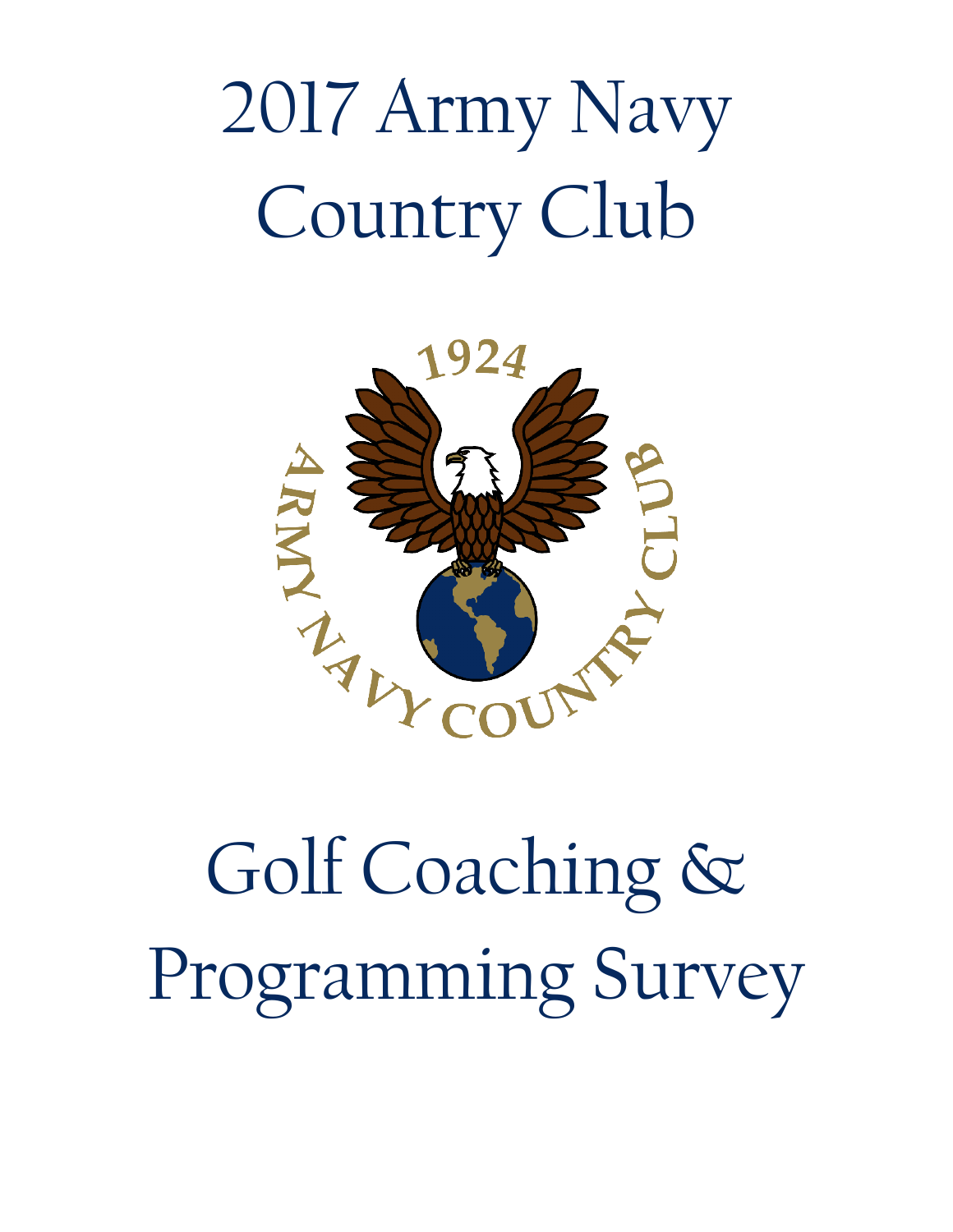## **Question #1: Do you play golf?**

| <b>Answer Options</b> | <b>Response Percent</b> | <b>Response Count</b> |
|-----------------------|-------------------------|-----------------------|
| Yes                   | 95.3%                   | 405                   |
| No                    | 4.7%                    | 20                    |
|                       | answered question       | 425                   |
|                       | skipped question        | $\overline{2}$        |

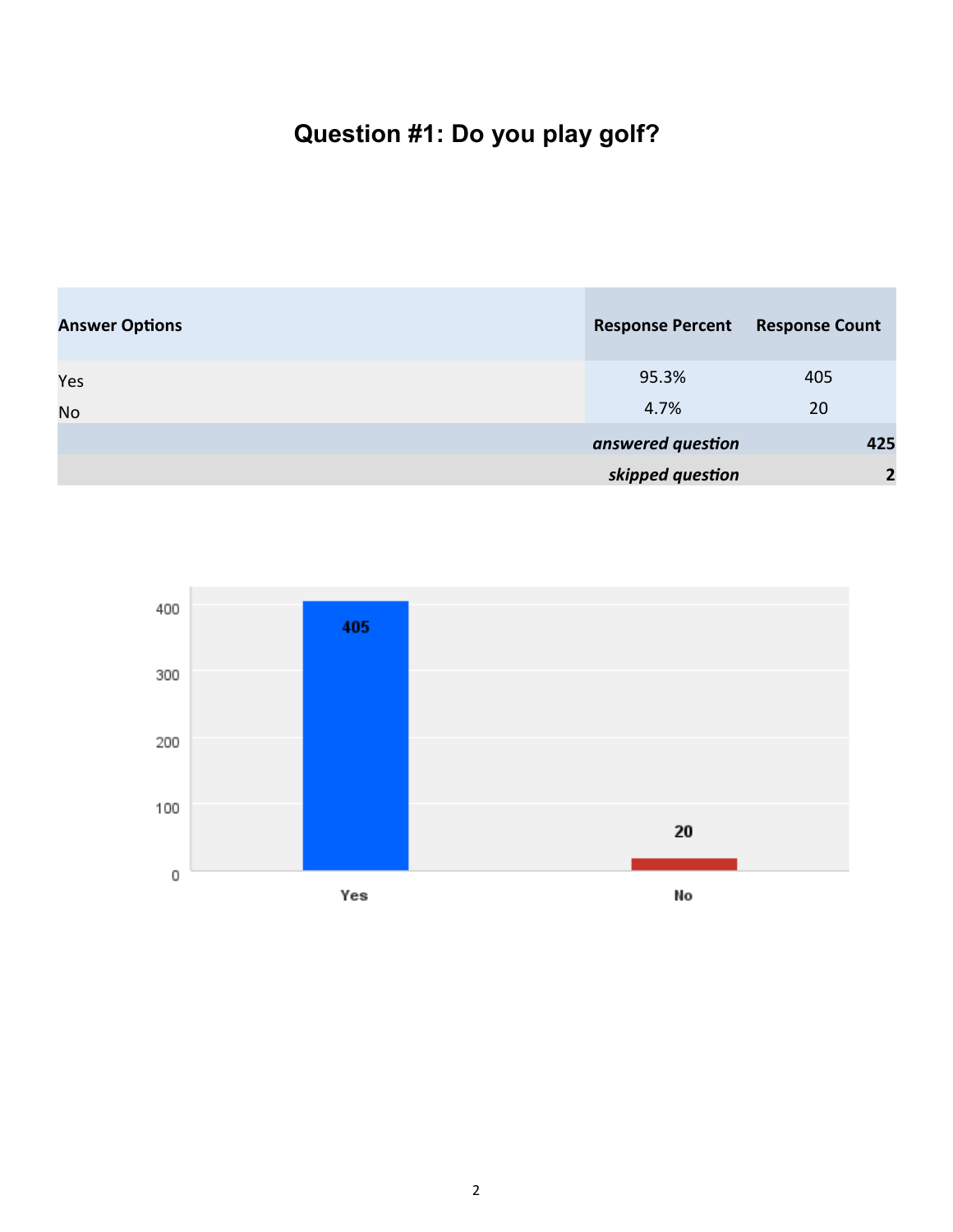#### **Question #2: Approximately how many rounds of golf did you play in 2016?**

| <b>Answer Options</b> | <b>Response Percent</b> | <b>Response Count</b> |
|-----------------------|-------------------------|-----------------------|
| $1-6$                 | 10.9%                   | 44                    |
| $7 - 12$              | 10.6%                   | 43                    |
| $13 - 24$             | 12.9%                   | 52                    |
| $25 - 36$             | 18.6%                   | 75                    |
| 37-48                 | 11.1%                   | 45                    |
| 49-100                | 27.2%                   | 110                   |
| 101 or more           | 8.7%                    | 35                    |

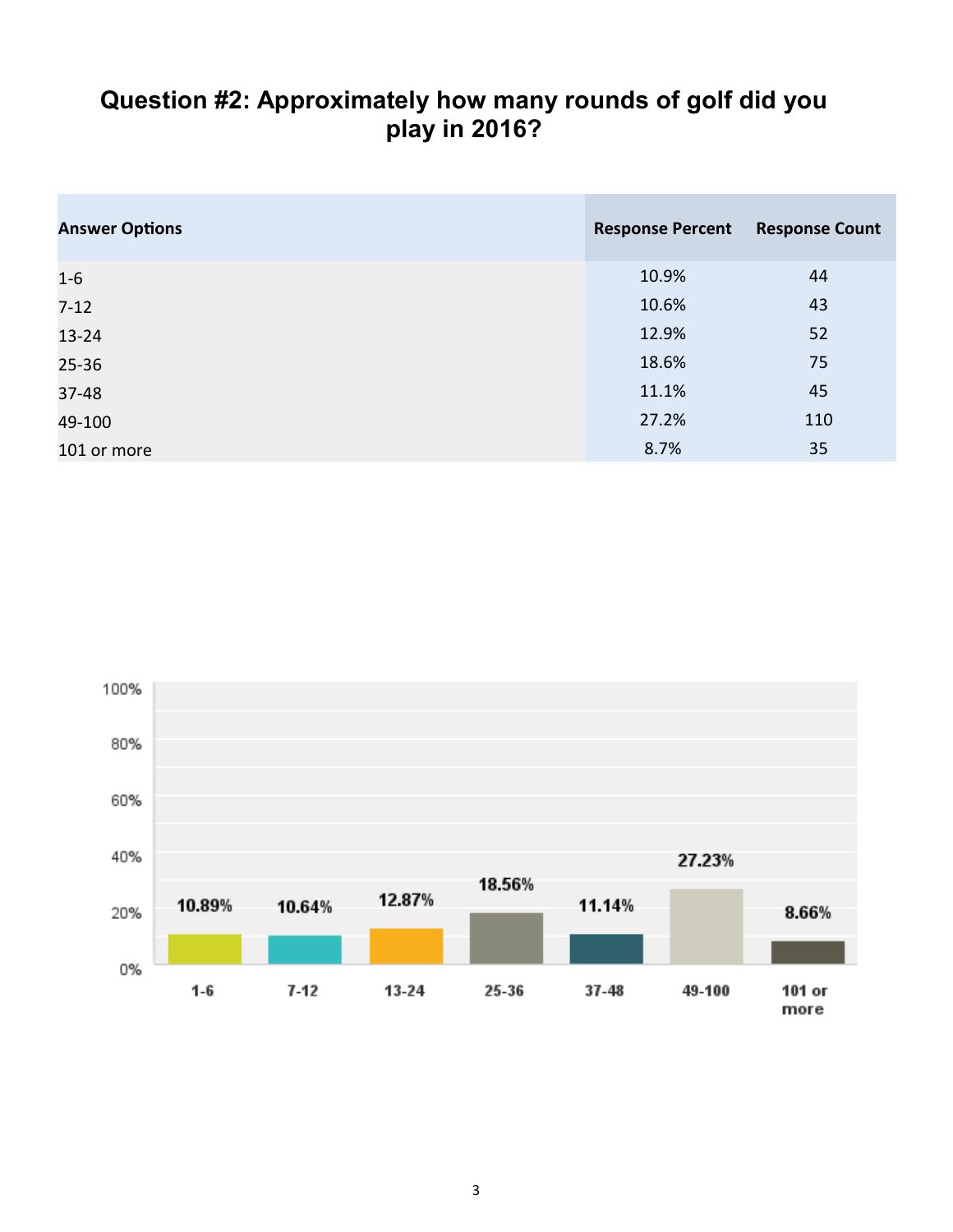#### **Question #3: Why do you play golf? Please rank in order of importance with 1 being the most important and 5 being the least important.**

| <b>Answer Options</b>        | 1          | $\overline{2}$ | $\overline{\mathbf{3}}$ | 4         | 5          | N/A       | <b>Response</b><br>Count |
|------------------------------|------------|----------------|-------------------------|-----------|------------|-----------|--------------------------|
| Spend time with family       | 42<br>11%  | 45<br>12%      | 36<br>10%               | 46<br>12% | 128<br>34% | 81<br>21% | 378                      |
| Socialize with friends       | 83<br>22%  | 84<br>22%      | 92<br>24%               | 82<br>22% | 38<br>10%  | 4<br>1%   | 383                      |
| For exercise                 | 47<br>12%  | 82<br>21%      | 101<br>26%              | 97<br>26% | 54<br>15%  | 5<br>1%   | 386                      |
| To be challenged by the game | 128<br>34% | 64<br>17%      | 69<br>18%               | 74<br>19% | 40<br>11%  | 5<br>1%   | 380                      |
| Improve my golf game         | 98<br>23%  | 116<br>30%     | 87<br>22%               | 72<br>18% | 24<br>6%   | 4<br>1%   | 401                      |

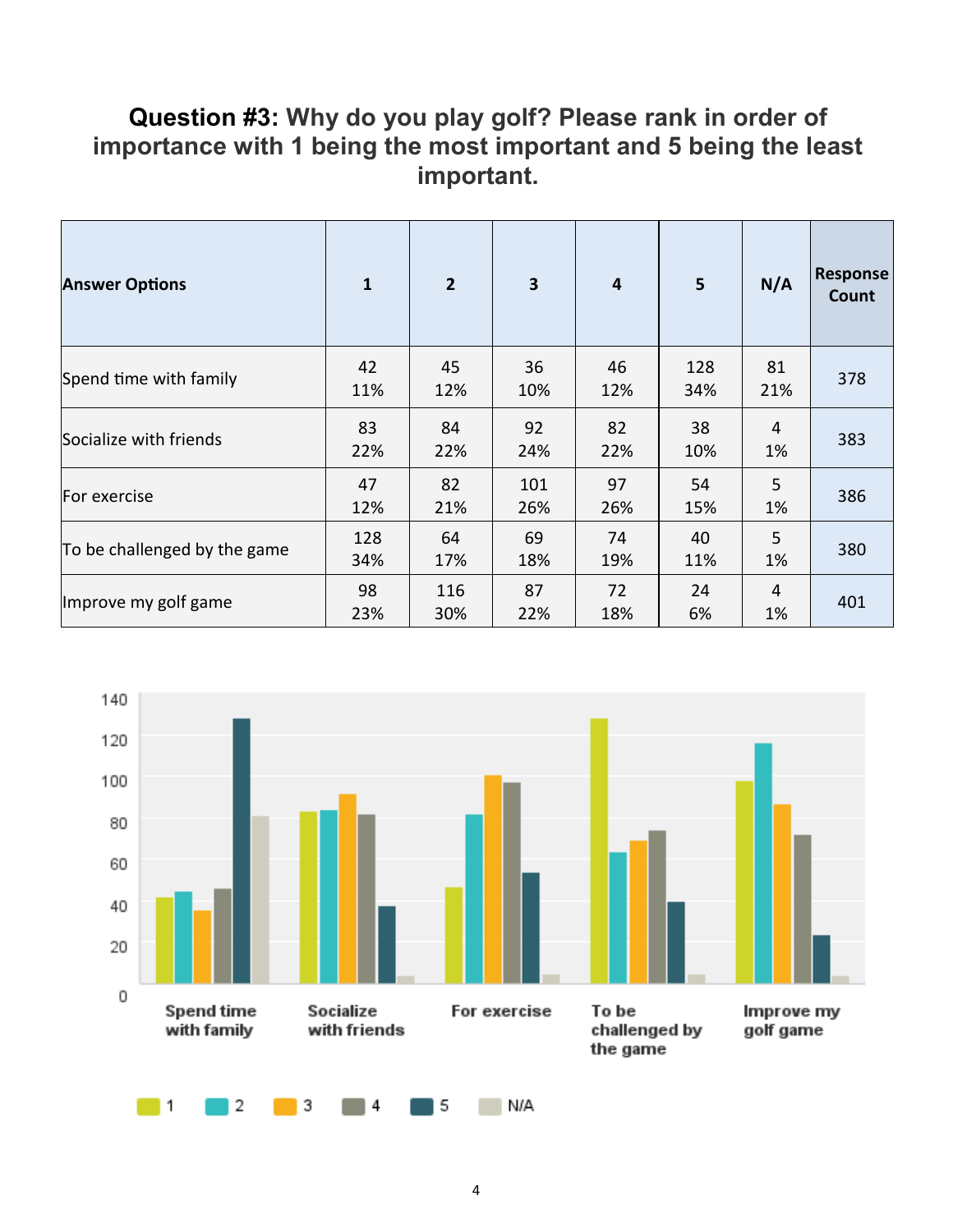#### **Question #4: What is the biggest obstacle that keeps you from playing more golf? Please rank the following with 1 being the most preventative and 5 being the least preventative.**

| <b>Answer Options</b>                            | 1          | $\overline{2}$ | 3         | $\overline{4}$ | 5         | N/A        | <b>Response</b><br>Count |
|--------------------------------------------------|------------|----------------|-----------|----------------|-----------|------------|--------------------------|
| Takes too long                                   | 50<br>15%  | 96<br>28%      | 59<br>18% | 16<br>5%       | 7<br>2%   | 105<br>32% | 333                      |
| Family/Work commitments                          | 184<br>52% | 66<br>19%      | 22<br>6%  | 9<br>2%        | 7<br>2%   | 68<br>19%  | 356                      |
| Not fun                                          | 8<br>2%    | 9<br>2%        | 28<br>8%  | 37<br>11%      | 46<br>15% | 204<br>62% | 332                      |
| Too hard                                         | 16<br>4%   | 18<br>5%       | 37<br>11% | 59<br>18%      | 30<br>9%  | 187<br>53% | 347                      |
| I am satisfied with the amount of<br>golf I play | 108<br>28% | 64<br>17%      | 50<br>13% | 21<br>6%       | 32<br>8%  | 107<br>28% | 382                      |

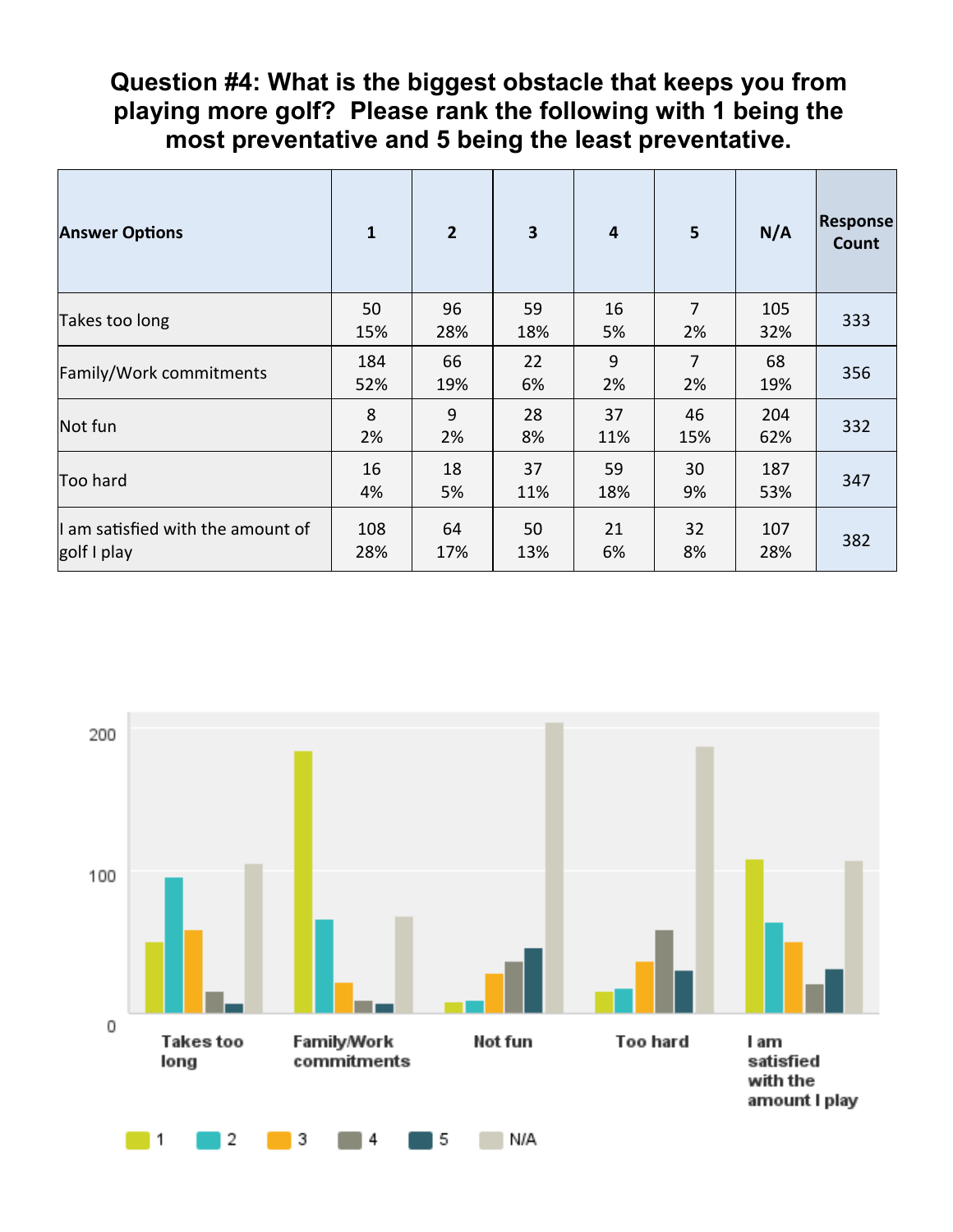#### **Question #5: What coaching and educational programs would encourage you to play more golf? Please rank the following with 1 being the most likely to encourage you to play more and 8 being the least likely.**

| <b>Answer Options</b>                                                              | $\mathbf{1}$ | $\overline{2}$ | $\overline{\mathbf{3}}$ | $\overline{\mathbf{4}}$ | 5         | 6         | $\overline{\mathbf{z}}$ | 8                    | N/A        | Response<br>Count |
|------------------------------------------------------------------------------------|--------------|----------------|-------------------------|-------------------------|-----------|-----------|-------------------------|----------------------|------------|-------------------|
| Group coaching with golfers<br>who are similar in skill and<br>passions            | 61<br>19%    | 62<br>19%      | 43<br>13%               | 31<br>10%               | 22<br>6%  | 16<br>4%  | 14<br>4%                | 12<br>4%             | 69<br>21%  | 330               |
| One-on-one coaching                                                                | 114<br>34%   | 71<br>21%      | 40<br>12%               | 21<br>6%                | 10<br>3%  | 21<br>6%  | 11<br>3%                | $\overline{4}$<br>1% | 45<br>14%  | 337               |
| Coaching with social<br>aspects mixed in                                           | 17<br>5%     | 29<br>10%      | 32<br>10%               | 41<br>13%               | 39<br>12% | 33<br>10% | 32<br>10%               | 15<br>5%             | 80<br>25%  | 318               |
| Opportunities to learn with<br>my friends                                          | 11<br>4%     | 24<br>7%       | 30<br>10%               | 45<br>15%               | 51<br>17% | 38<br>12% | 23<br>7%                | $\overline{7}$<br>2% | 81<br>26%  | 310               |
| Opportunities to learn with<br>my family                                           | 14<br>4%     | 21<br>6%       | 18<br>6%                | 26<br>9%                | 19<br>6%  | 23<br>7%  | 37<br>12%               | 31<br>10%            | 126<br>40% | 315               |
| Opportunities to meet<br>people who have the same<br>level of golf ability as I do | 28<br>9%     | 31<br>9%       | 40<br>12%               | 38<br>12%               | 46<br>14% | 40<br>12% | 22<br>7%                | $\overline{7}$<br>2% | 76<br>23%  | 328               |
| Offer on-course coaching<br>opportunities                                          | 57<br>17%    | 72<br>21%      | 66<br>19%               | 28<br>8%                | 23<br>8%  | 20<br>6%  | 18<br>5%                | $\overline{7}$<br>2% | 49<br>14%  | 340               |
| ANCC offers enough and<br>the right type of learning<br>opportunities for me       | 70<br>21%    | 14<br>4%       | 22<br>7%                | 33<br>10%               | 17<br>5%  | 19<br>5%  | 35<br>11%               | 37<br>11%            | 85<br>26%  | 332               |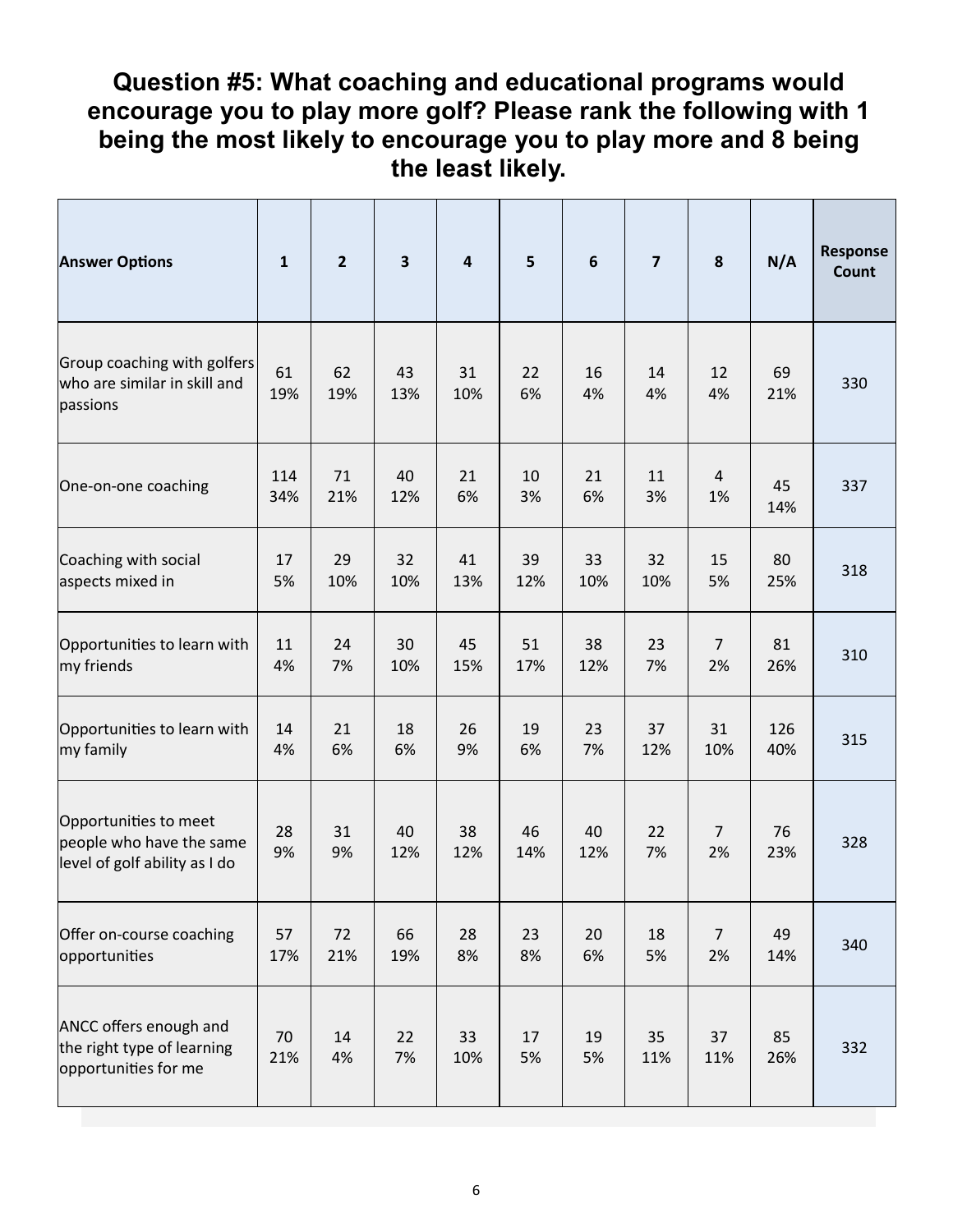#### **Question #6: What playing opportunities would encourage you to play more golf? Please rank in order of preference with 1 being the most important and 10 being the least important.**

| <b>Answer Options</b>                                                                                     | $\mathbf{1}$ | $\overline{2}$ | $\overline{\mathbf{3}}$ | $\overline{4}$ | 5         | 6         | $\overline{7}$ | 8                    | 9         | 10                   | N/A       | Re-<br>sponse<br>Count |
|-----------------------------------------------------------------------------------------------------------|--------------|----------------|-------------------------|----------------|-----------|-----------|----------------|----------------------|-----------|----------------------|-----------|------------------------|
| Golf events with a social<br>activity following play                                                      | 51<br>17%    | 41<br>14%      | 40<br>14%               | 33<br>11%      | 16<br>5%  | 19<br>6%  | 17<br>6%       | 14<br>5%             | 15<br>5%  | $\mathbf{1}$<br>1%   | 44<br>15% | 291                    |
| Social events with some<br>golf mixed in                                                                  | 16<br>6%     | 35<br>12%      | 25<br>9%                | 21<br>7%       | 23<br>8%  | 14<br>5%  | 18<br>6%       | 19<br>7%             | 20<br>7%  | 21<br>7%             | 67<br>24% | 279                    |
| Competitions that allow<br>me to play with my<br>friends                                                  | 49<br>17%    | 39<br>13%      | 38<br>13%               | 33<br>11%      | 25<br>9%  | 20<br>7%  | 16<br>5%       | 11<br>4%             | 5<br>2%   | $\mathbf{1}$<br>1%   | 51<br>18% | 288                    |
| Competitive tournaments                                                                                   | 36<br>13%    | 19<br>7%       | 25<br>9%                | 28<br>10%      | 19<br>7%  | 25<br>9%  | 24<br>8%       | 25<br>9%             | 12<br>4%  | 10<br>3%             | 59<br>21% | 282                    |
| Competitions where who<br>I play with is determined<br>at random by the Golf<br>Professional staff        | 12<br>4%     | 24<br>9%       | 26<br>9%                | 29<br>10%      | 26<br>9%  | 25<br>9%  | 31<br>11%      | 19<br>7%             | 14<br>5%  | 6<br>2%              | 64<br>23% | 276                    |
| Competitions where I<br>choose who I play with                                                            | 15<br>5%     | 28<br>10%      | 18<br>6%                | 21<br>7%       | 29<br>7%  | 40<br>14% | 29<br>10%      | 31<br>11%            | 7<br>2%   | 4<br>1%              | 63<br>22% | 285                    |
| Golf events that would<br>introduce me to mem-<br>bers who have the same<br>level of golf ability as I do | 66<br>21%    | 37<br>12%      | 39<br>12%               | 21<br>7%       | 26<br>8%  | 16<br>5%  | 22<br>7%       | $\overline{7}$<br>2% | 17<br>5%  | $\overline{4}$<br>1% | 53<br>17% | 308                    |
| Opportunities to play<br>with the Professional<br><b>Staff</b>                                            | 15<br>5%     | 44<br>15%      | 29<br>10%               | 28<br>10%      | 28<br>10% | 20<br>7%  | 23<br>8%       | 21<br>7%             | 18<br>6%  | 3<br>1%              | 53<br>19% | 282                    |
| Pro Am Tournaments                                                                                        | 10<br>4%     | 16<br>6%       | 16<br>6%                | 18<br>6%       | 17<br>6%  | 19<br>7%  | 8<br>3%        | 23<br>8%             | 42<br>15% | 26<br>9%             | 83<br>30% | 278                    |
| ANCC offers enough play-<br>ing opportunities for me                                                      | 101<br>31%   | 12<br>4%       | 19<br>6%                | 13<br>4%       | 11<br>3%  | 9<br>3%   | 6<br>2%        | 14<br>4%             | 25<br>8%  | 40<br>12%            | 73<br>23% | 323                    |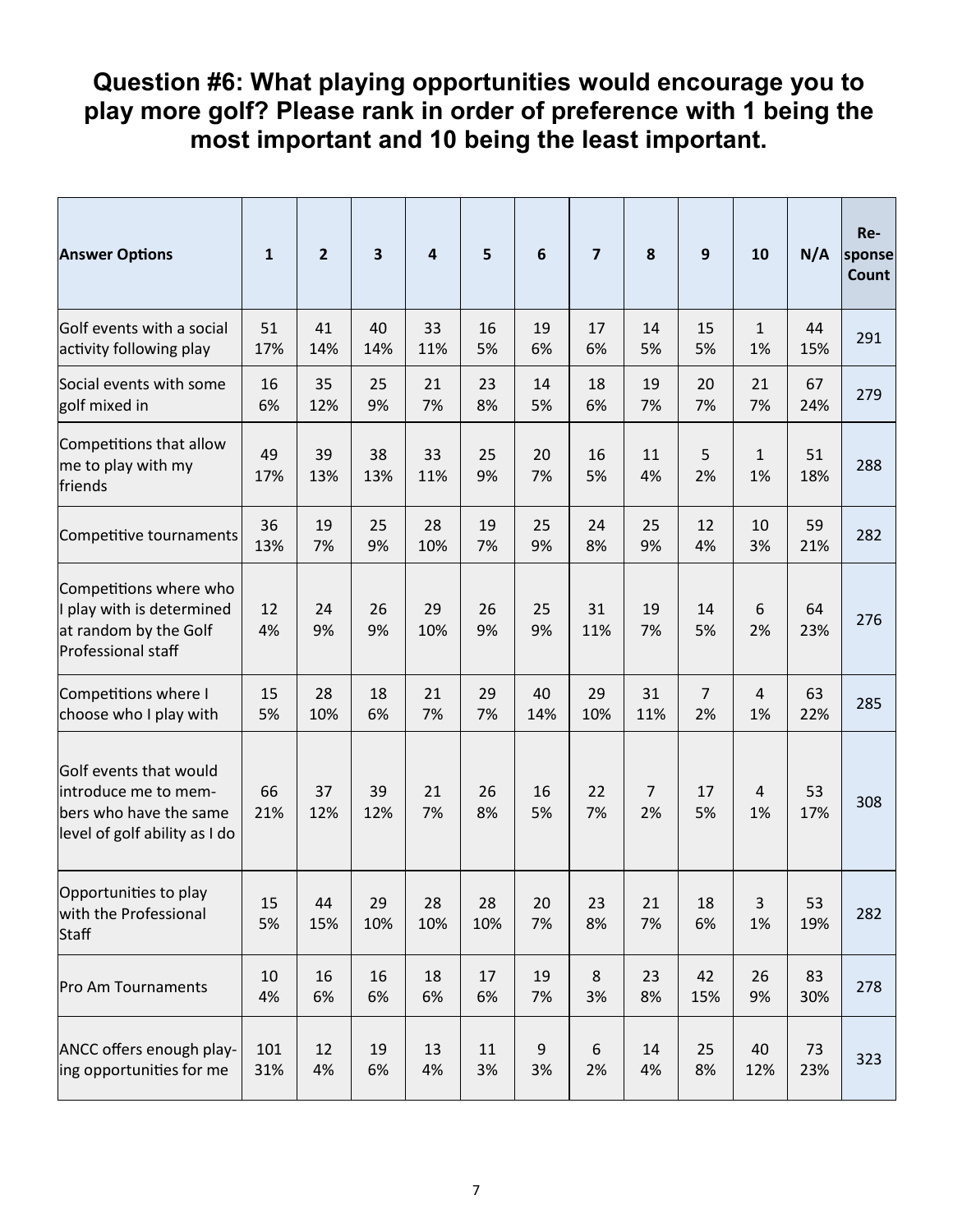### **Question #7: What is your current level of golf ability?**

| <b>Answer Options</b>                                        | <b>Response Percent</b> | <b>Response Count</b> |
|--------------------------------------------------------------|-------------------------|-----------------------|
| Introduction / Beginner - I want to see if I might like golf | 3.8%                    | 15                    |
| Recreational - I enjoy golf as a social activity             | 29.3%                   | 116                   |
| Engaged - Golf is important to me                            | 40.7%                   | 161                   |
| Committed - Golf is part of who I am                         | 26.3%                   | 104                   |

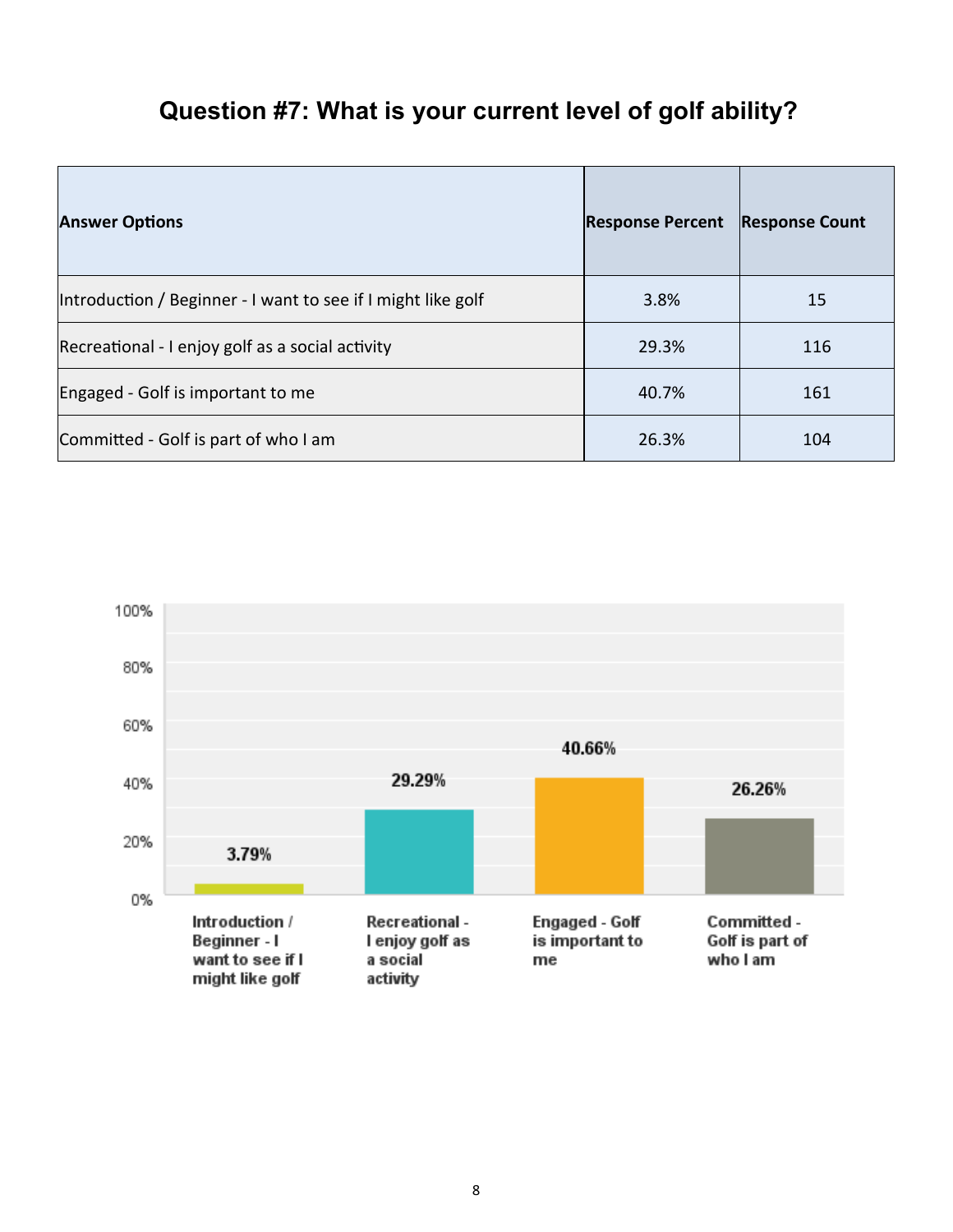#### **Question #8: Would you like to start playing golf, return to golf or improve your golfing ability? If so, what kind of golfer would you like to become?**

| <b>Answer Options</b>                                        | <b>Response Percent</b> | <b>Response Count</b> |
|--------------------------------------------------------------|-------------------------|-----------------------|
| Introduction / Beginner - I want to see if I might like golf | 2.7%                    | 11                    |
| Recreational - I enjoy golf as a social activity             | 17.0%                   | 69                    |
| Engaged - Golf is important to me                            | 38.3%                   | 155                   |
| Committed - Golf is part of who I am                         | 39.5%                   | 160                   |
| I do not wish to improve my golfing ability                  | 2.2%                    | 9                     |
| I do not wish to play golf                                   | 0.2%                    |                       |

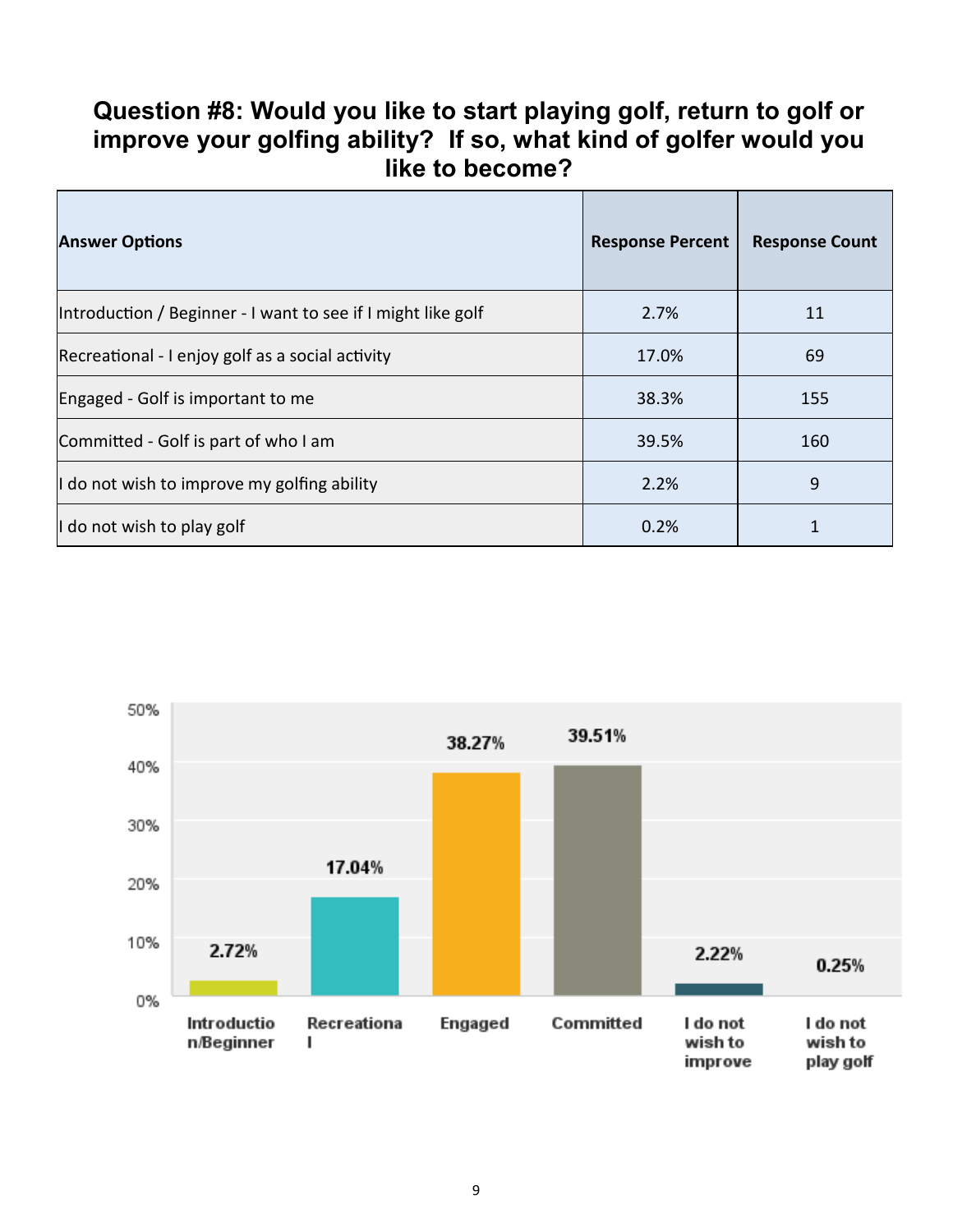**Question #9: If you are a Beginner Golfer or a Lapsed Golfer (played at one time and do not currently play) and would like to become a Recreational, Engaged or Committed Golfer would you be interested in any of the following coaching and playing opportunities to help achieve your goal?** 

**Please rank in order of interest to you with 1 being the most interesting and 9 being the least interesting.**

| <b>Answer Options</b>                                                          | $\mathbf{1}$   | $\overline{2}$ | $\overline{\mathbf{3}}$ | 4                    | 5                    | 6              | $\overline{7}$ | 8                    | 9                    | Re-<br>sponse<br>Count |
|--------------------------------------------------------------------------------|----------------|----------------|-------------------------|----------------------|----------------------|----------------|----------------|----------------------|----------------------|------------------------|
| One-on-one coaching                                                            | 49<br>49%      | 10<br>10%      | 8<br>8%                 | $\overline{7}$<br>7% | 8<br>8%              | 8<br>8%        | 5<br>5%        | $\overline{2}$<br>2% | $\overline{3}$<br>3% | 100                    |
| <b>Group Coaching</b>                                                          | 16<br>17%      | 25<br>26%      | 13<br>14%               | 14<br>14%            | 8<br>8%              | 10<br>10%      | 5<br>5%        | 3<br>3%              | $\overline{2}$<br>2% | 96                     |
| Social events with golf mixed                                                  | 10             | 6              | 9                       | 6                    | 14                   | 11             | 12             | 10                   | 6                    | 84                     |
| lin                                                                            | 12%            | 7%             | 12%                     | 7%                   | 16%                  | 13%            | 14%            | 12%                  | 7%                   |                        |
| Meeting other members who<br>have the same level of golfing<br>ability as I do | 22<br>20%      | 15<br>15%      | 25<br>24%               | 16<br>16%            | 10<br>10%            | 5<br>5%        | 6<br>6%        | $\overline{3}$<br>3% | $\mathbf{1}$<br>1%   | 103                    |
| Group coaching with your                                                       | $\overline{7}$ | 10             | $\overline{4}$          | 12                   | $\overline{7}$       | $\overline{7}$ | 14             | 12                   | 10                   | 83                     |
| family                                                                         | 8%             | 12%            | 5%                      | 15%                  | 8%                   | 8%             | 17%            | 15%                  | 12%                  |                        |
| Playing family golf                                                            | 9<br>10%       | 11<br>13%      | 13<br>14%               | 8<br>9%              | $\overline{7}$<br>8% | 11<br>13%      | 6<br>7%        | 12<br>13%            | 11<br>13%            | 88                     |
| Golf events with social as-                                                    | $\mathbf{1}$   | 12             | 12                      | 18                   | 17                   | 11             | 14             | $\overline{4}$       | 4                    | 93                     |
| pects mixed in                                                                 | 1%             | 13%            | 13%                     | 19%                  | 19%                  | 12%            | 15%            | 4%                   | 4%                   |                        |
| Playing golf with the Profes-                                                  | $\overline{4}$ | 16             | 14                      | 6                    | 5                    | 9              | 6              | 26                   | $\overline{4}$       | 90                     |
| sional Staff                                                                   | 4%             | 18%            | 16%                     | 7%                   | 6%                   | 10%            | 7%             | 28%                  | 4%                   |                        |
| Golf trips with the Profession-                                                | $\overline{4}$ | $\overline{4}$ | 6                       | 5                    | 3                    | $\overline{4}$ | 11             | 6                    | 43                   | 86                     |
| al Staff                                                                       | 5%             | 5%             | 7%                      | 6%                   | 3%                   | 5%             | 12%            | 7%                   | 50%                  |                        |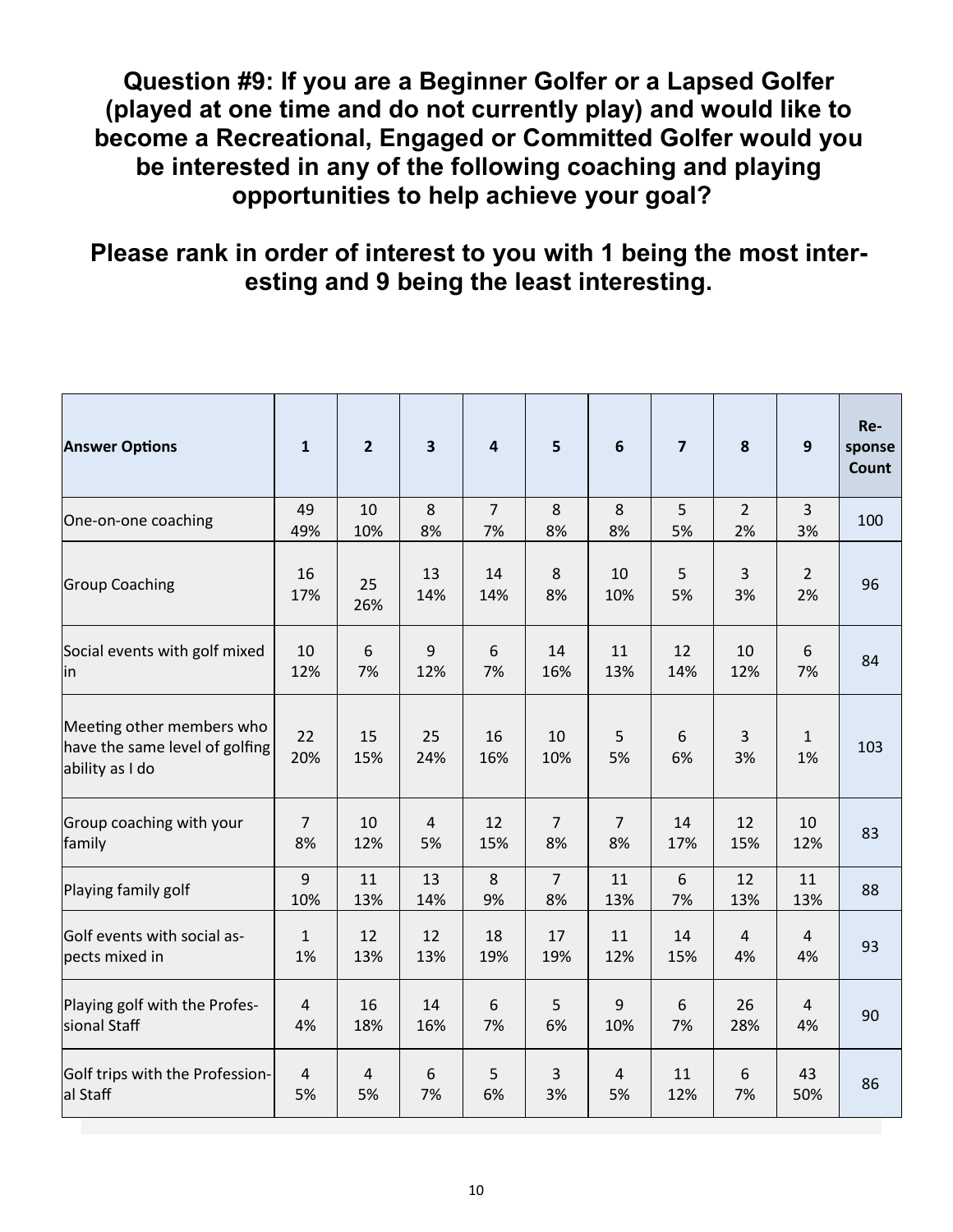#### **Question #10: Would you be interested in traveling with other members and members of the ANCC Professional Staff?**

| <b>Answer Options</b> | <b>Response Percent</b> | <b>Response Count</b> |
|-----------------------|-------------------------|-----------------------|
| Yes                   | 51.1%                   | 209                   |
| <b>No</b>             | 48.9%                   | 200                   |

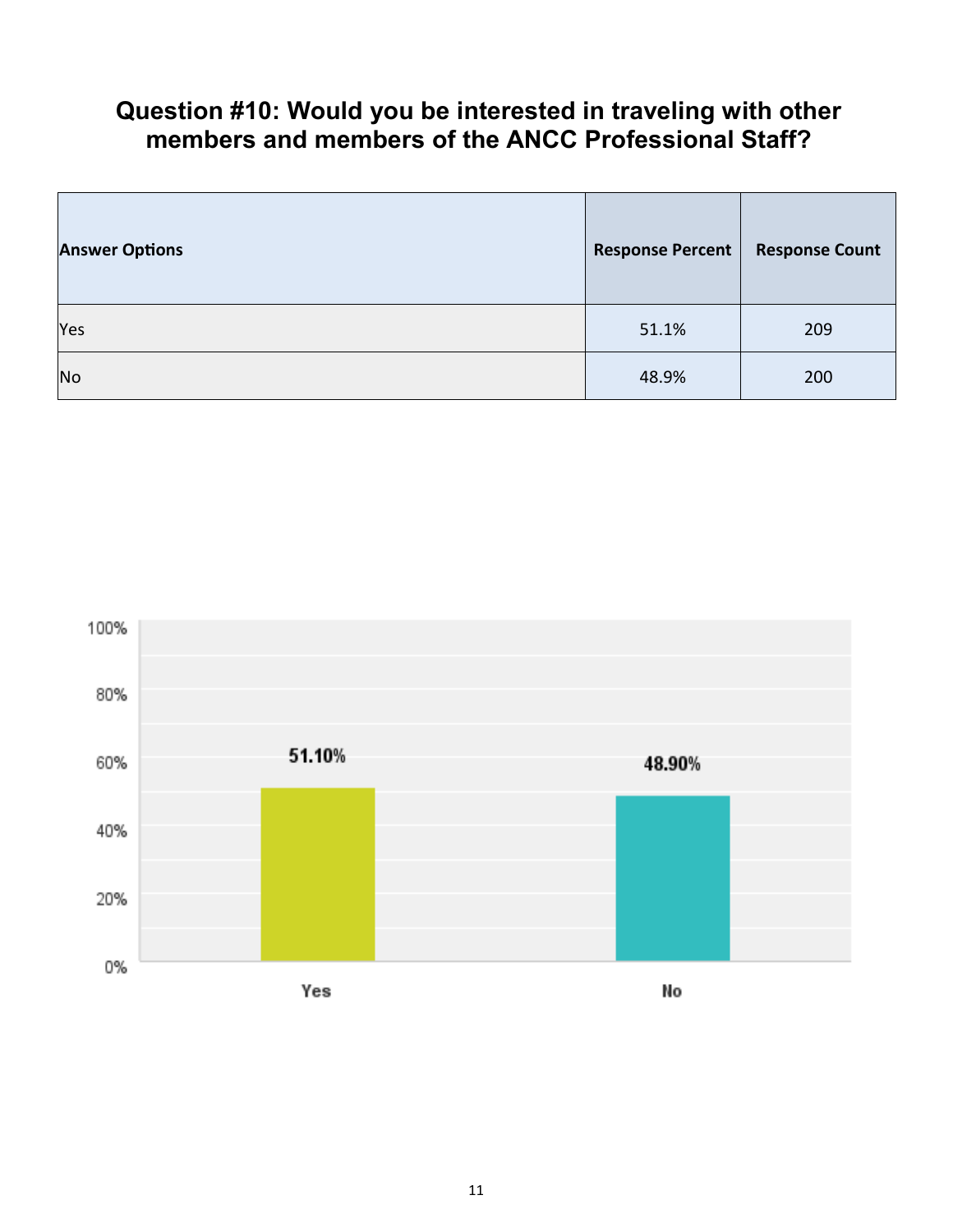#### **Question #11: If yes, what type of travel would you consider? (select all that apply)**

| <b>Answer Options</b> | <b>Response Percent</b> | <b>Response Count</b> |
|-----------------------|-------------------------|-----------------------|
| Domestic              | 94.8%                   | 200                   |
| International         | 63.0%                   | 133                   |

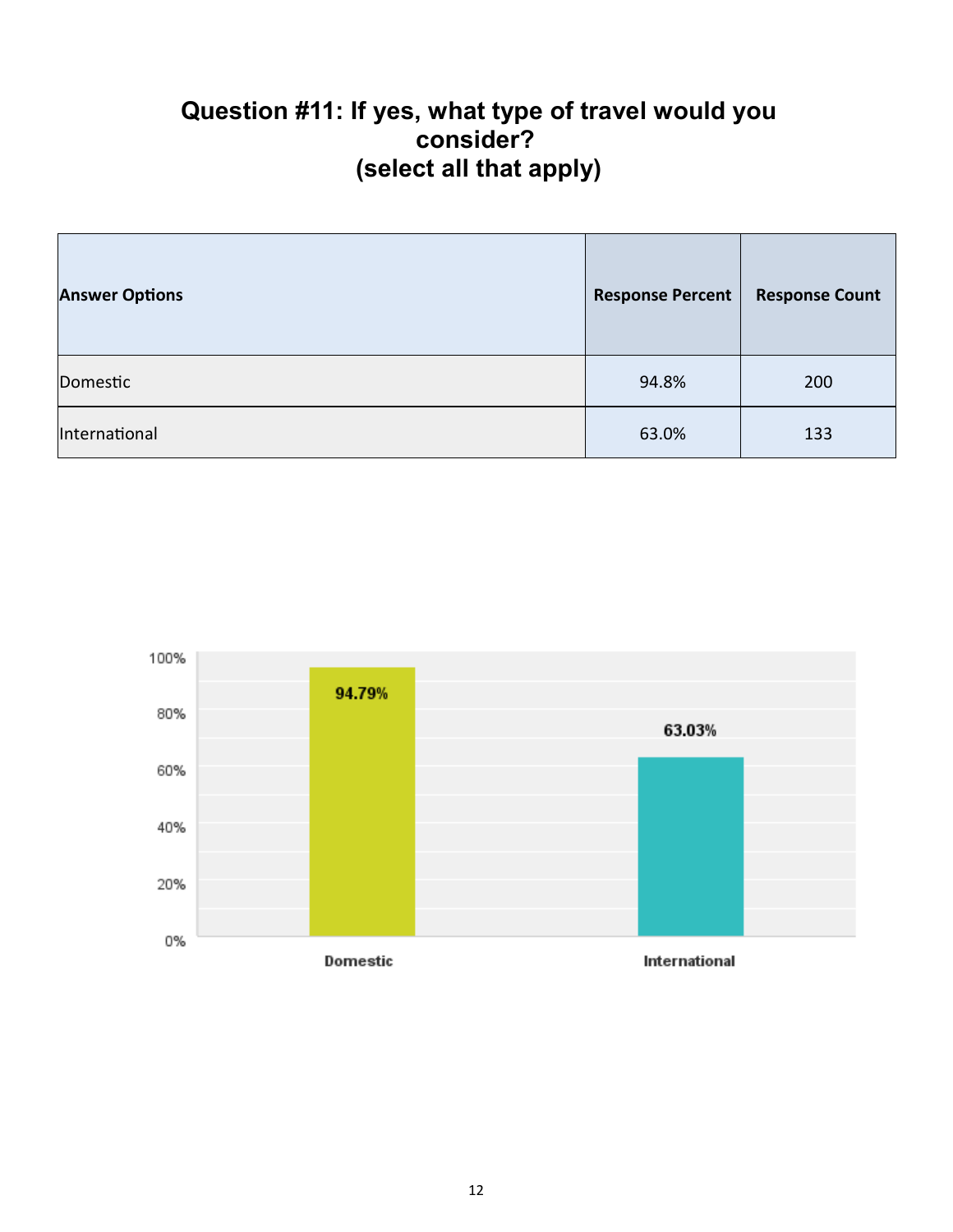#### **Question #12: What type of trip would you prefer? Please rank in order of preference with 1 being the most appealing and 4 being the least appealing.**

| <b>Answer Options</b>                       | $\mathbf{1}$ | $\overline{2}$ | $\overline{\mathbf{3}}$ | $\overline{4}$       | N/A        | Response<br>Count |
|---------------------------------------------|--------------|----------------|-------------------------|----------------------|------------|-------------------|
| To travel with a group of mostly<br>couples | 85<br>44%    | 40<br>21%      | 28<br>15%               | $\overline{2}$<br>1% | 37<br>19%  | 192               |
| To travel with a group of mostly singles    | 39<br>21%    | 37<br>20%      | 35<br>19%               | 7<br>4%              | 67<br>36%  | 185               |
| To travel with a group of all men           | 63<br>31%    | 57<br>28%      | 17<br>8%                | 5<br>3%              | 60<br>30%  | 202               |
| To travel with a group of all women         | 20<br>11%    | 26<br>14%      | 12<br>6%                | 20<br>11%            | 108<br>58% | 186               |

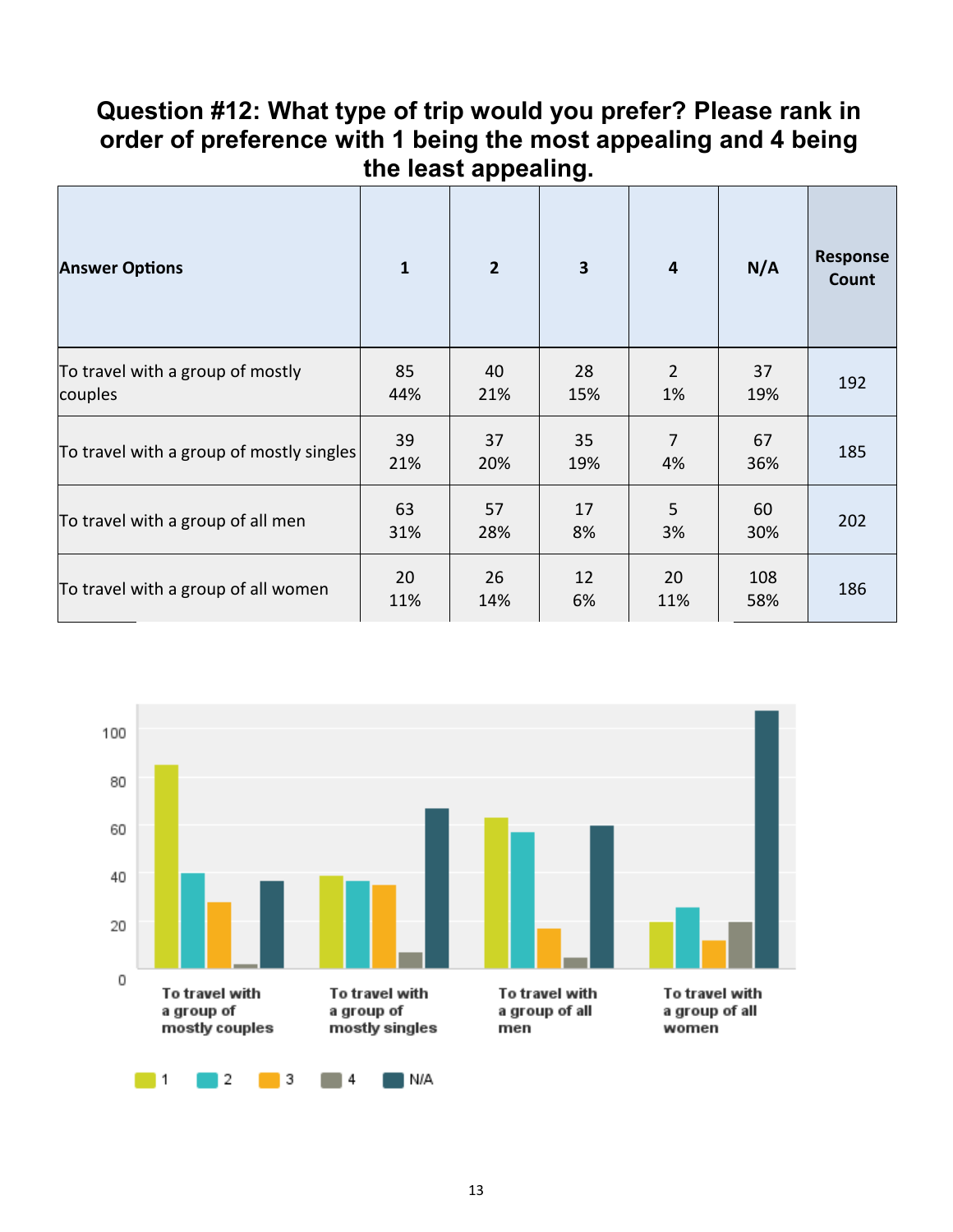#### **Question #13: What length of trip would you consider signing up for? Please rank in order of preference with 1 being the most appealing and 5 being the least appealing.**

| <b>Answer Options</b> | 1                    | $\overline{2}$ | 3         | $\overline{4}$ | $5\phantom{1}$       | N/A       | <b>Response</b><br>Count |
|-----------------------|----------------------|----------------|-----------|----------------|----------------------|-----------|--------------------------|
| Day trip              | 67<br>33%            | 28<br>14%      | 48<br>24% | 26<br>13%      | 15<br>7%             | 20<br>9%  | 204                      |
| One night stay        | 32<br>16%            | 96<br>47%      | 31<br>15% | 19<br>10%      | 5<br>2%              | 21<br>10% | 204                      |
| 2 to 4 night stay     | 81<br>39%            | 34<br>16%      | 68<br>33% | 6<br>3%        | $\overline{2}$<br>1% | 17<br>8%  | 208                      |
| 5 to 7 night stay     | 24<br>13%            | 25<br>13%      | 21<br>11% | 89<br>46%      | 1<br>1%              | 32<br>16% | 192                      |
| Longer than 7 nights  | $\overline{4}$<br>2% | 7<br>4%        | 13<br>7%  | 7<br>4%        | 106<br>57%           | 49<br>26% | 186                      |

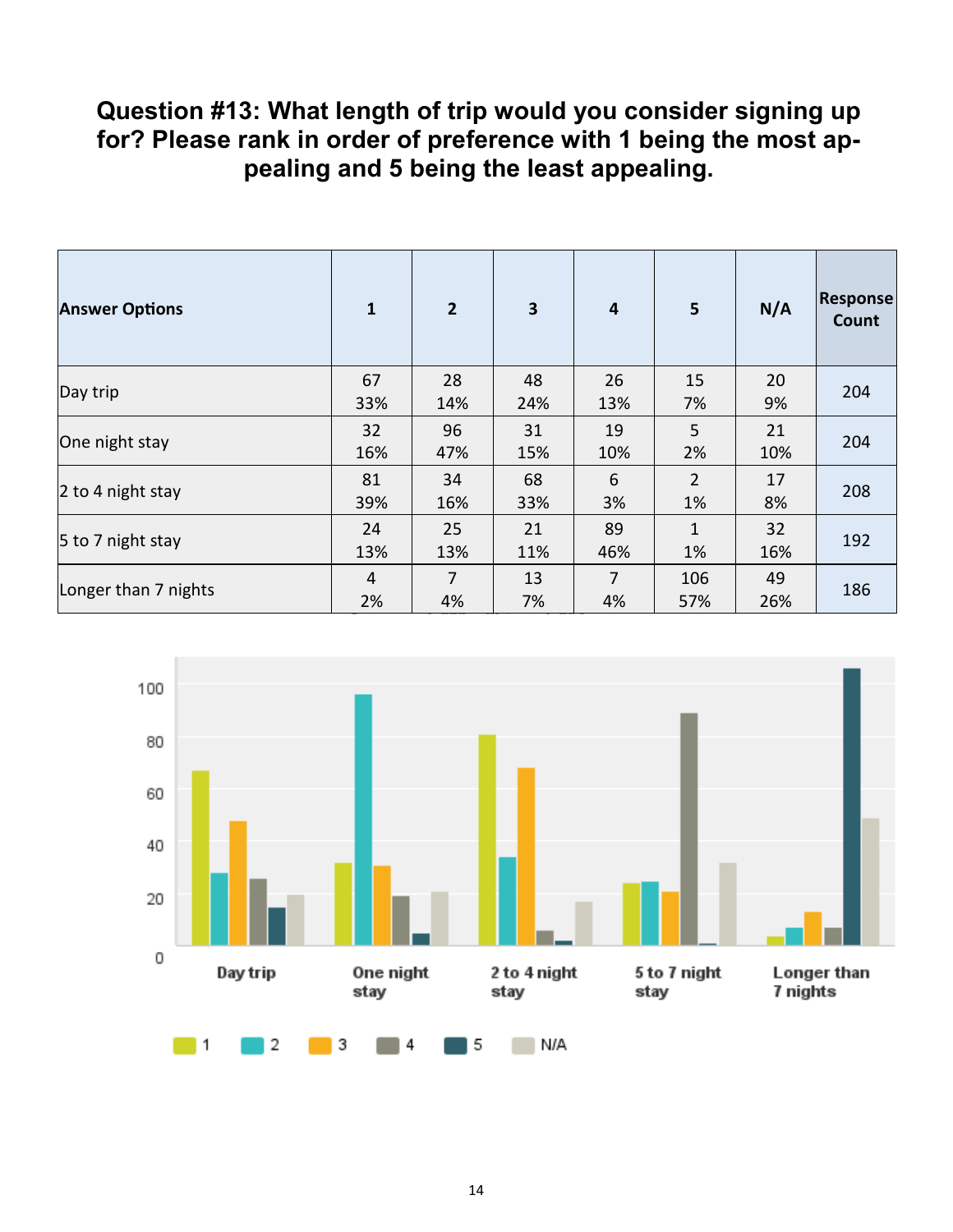#### **Question #14: What type of trip are you more likely to sign up for? Please rank in order of interest with 1 being the most interesting and 4 being the least interesting.**

| <b>Answer Options</b>                  | $\mathbf{1}$ | $\overline{2}$ | $\overline{\mathbf{3}}$ | $\overline{4}$ | N/A       | <b>Response</b><br>Count |
|----------------------------------------|--------------|----------------|-------------------------|----------------|-----------|--------------------------|
| A trip that includes a golf tournament | 66<br>33%    | 48<br>24%      | 39<br>20%               | 26<br>13%      | 21<br>10% | 200                      |
| A trip where golf is played most days  | 90           | 75             | 23                      | 3              | 14        | 205                      |
| but not tournament golf                | 44%          | 37%            | 11%                     | 1%             | 7%        |                          |
| A trip that has some golf and some so- | 49           | 53             | 80                      | $\mathbf{0}$   | 21        | 203                      |
| cial aspects mixed in                  | 25%          | 26%            | 39%                     | 0%             | 10%       |                          |
| A trip that has more social aspects    | 4            | 10             | 22                      | 103            | 51        | 190                      |
| than golf                              | 2%           | 5%             | 12%                     | 54%            | 27%       |                          |

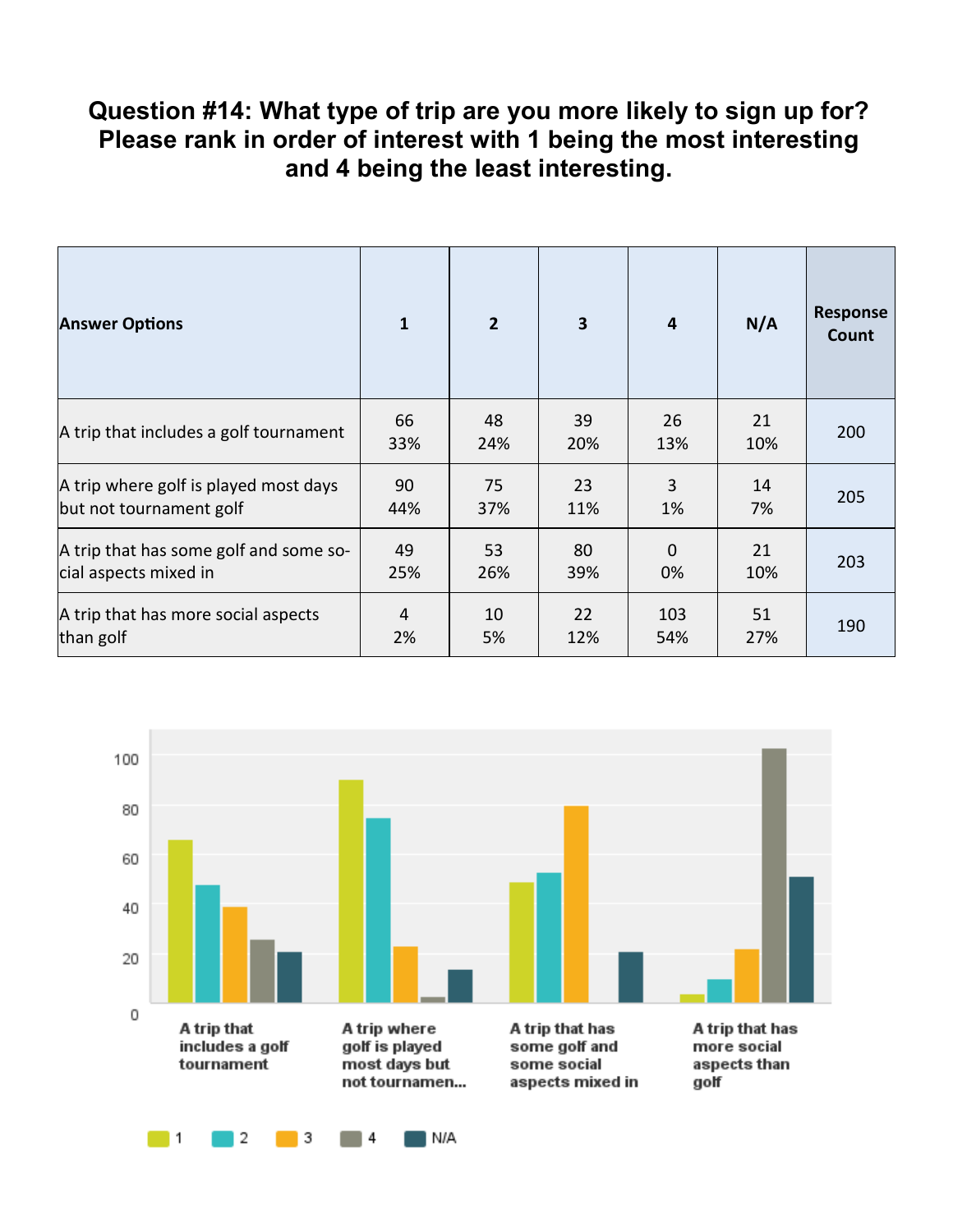#### **Question #15: Please rank the following domestic destinations with 1 being the most likely destination you would like to travel to and 5 being the least likely destination you would like to travel to.**

| <b>Answer Options</b> | 1          | $\overline{2}$ | 3         | $\overline{\mathbf{4}}$ | 5         | N/A       | <b>Response</b><br>Count |
|-----------------------|------------|----------------|-----------|-------------------------|-----------|-----------|--------------------------|
| Florida               | 45<br>22%  | 73<br>35%      | 27<br>13% | 21<br>10%               | 26<br>12% | 17<br>8%  | 209                      |
| The Carolinas         | 108<br>50% | 53<br>24%      | 14<br>6%  | 19<br>9%                | 10<br>5%  | 14<br>6%  | 218                      |
| California            | 11<br>6%   | 29<br>15%      | 55<br>28% | 49<br>25%               | 33<br>17% | 18<br>9%  | 195                      |
| Oregon (Bandon Dunes) | 36<br>18%  | 20<br>10%      | 32<br>16% | 38<br>18%               | 56<br>28% | 20<br>10% | 202                      |
| Arizona               | 7<br>3%    | 25<br>12%      | 57<br>29% | 46<br>23%               | 43<br>22% | 21<br>11% | 199                      |

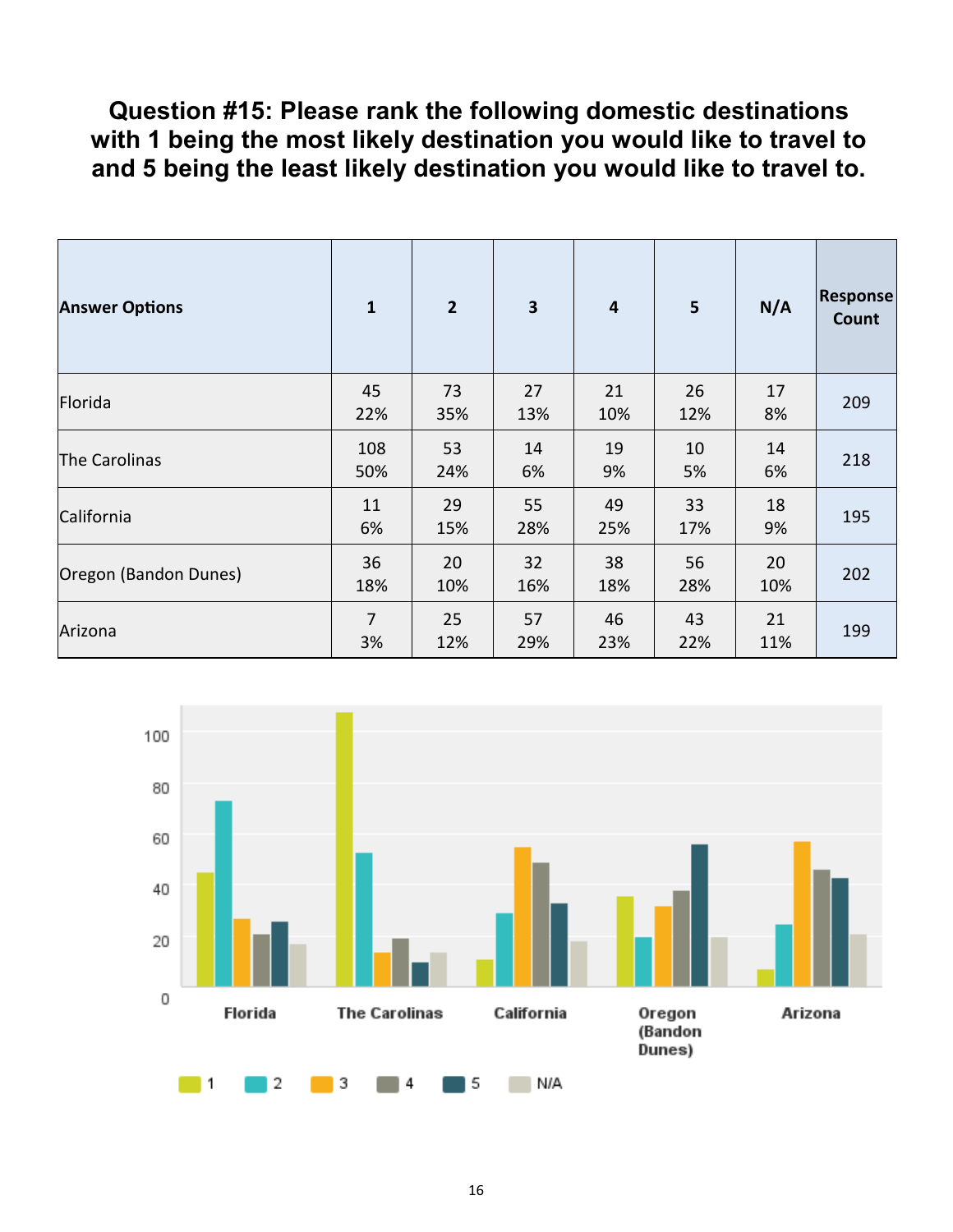#### **Question #16: Please add any additional domestic destinations here:**

- Courses in Virginia
- California
- HAWAII
- Alabama golf trail
- Wisconsin (Kohler), Pennsylvania (e.g., Nemacolin), Las Vegas, Alabama (RTJ trail), West Virginia (e.g., Greenbrier), Virginia (e.g., Homestead), Hawaii
- None
- **•** Georgia
- Alabama Trail
- **•** Hawaii
- Local Clubs for social play
- Wisconsin (Kohler, and Erin Hills)
- Nevada
- Alabama Trail, South Carolina
- **•** Hawaii
- Alabama, NY
- MD
- RTJ Trail, AL.
- RTJ Trail in Alabama
- Local DMV area
- Colorado
- The Homestead, Bedford Springs (PA), Greenbrier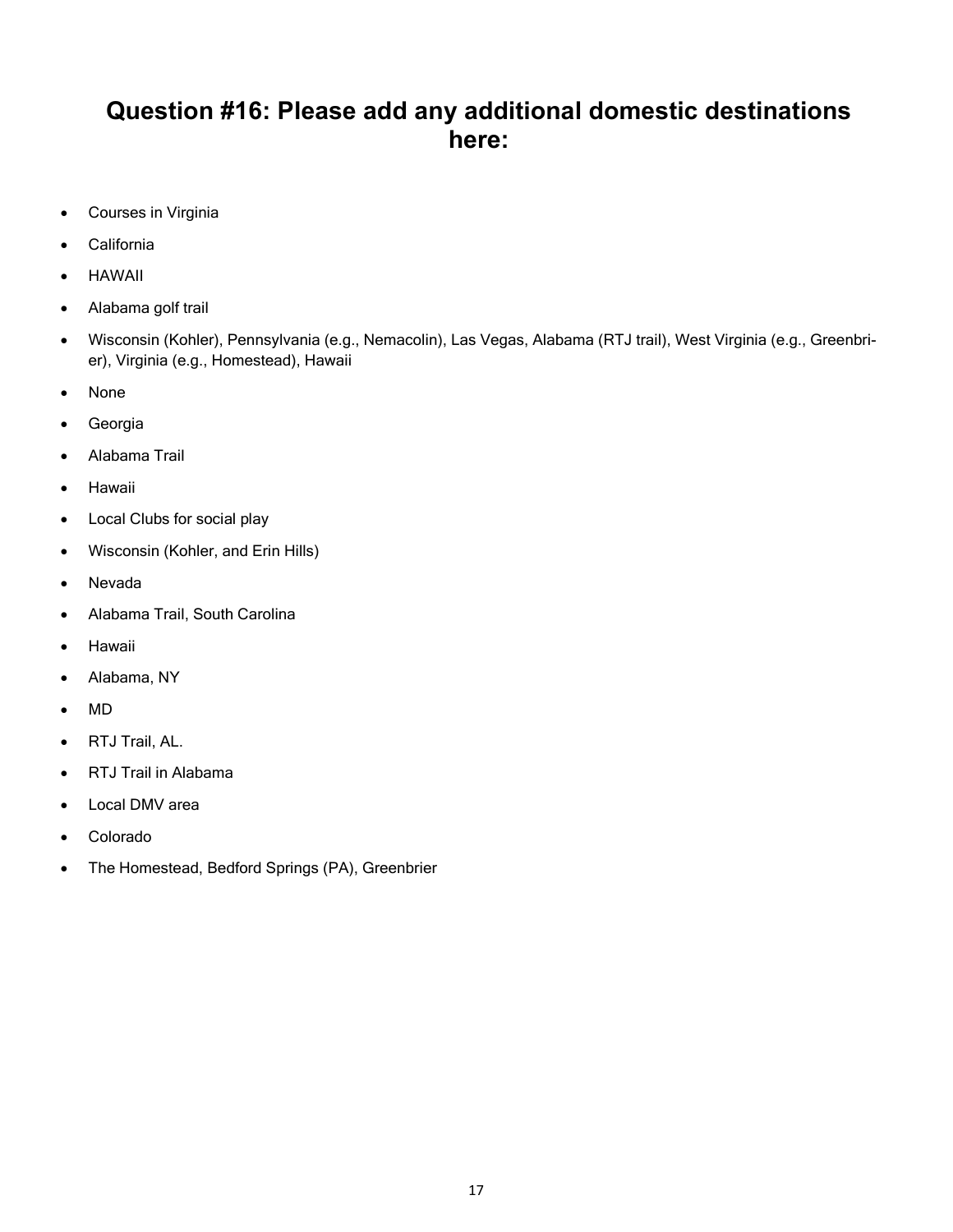#### **Question #16: Please add any additional domestic destinations here: (continued)**

- Virginia, Maryland, Pennsylvania
- Colorado
- Texas, Utah
- New York (Bethpage)
- Middle Atlantic
- Penn National, Homestead, Tides
- Hawaii
- Robert Trent Jones Trail (Alabama)
- Alabama
- Alabama
- Hawaii
- San Antonio, Texas New England
- eastern shore of MD
- Northeast New York Bethpage
- Lake Tahoe Area
- Virginia
- RTJ Trail
- Rocky Mountains during heat of summer
- NY, NJ, Wisconsin, Hawaii
- Hawaii
- Texas
- Maryland and New Jersey
- Other CCs in the DC area, i.e.
- South Texas
- New york, new Jersey
- The Trail Alabama
- Prior major championship courses
- RTJ Trail
- Alabama
- Utah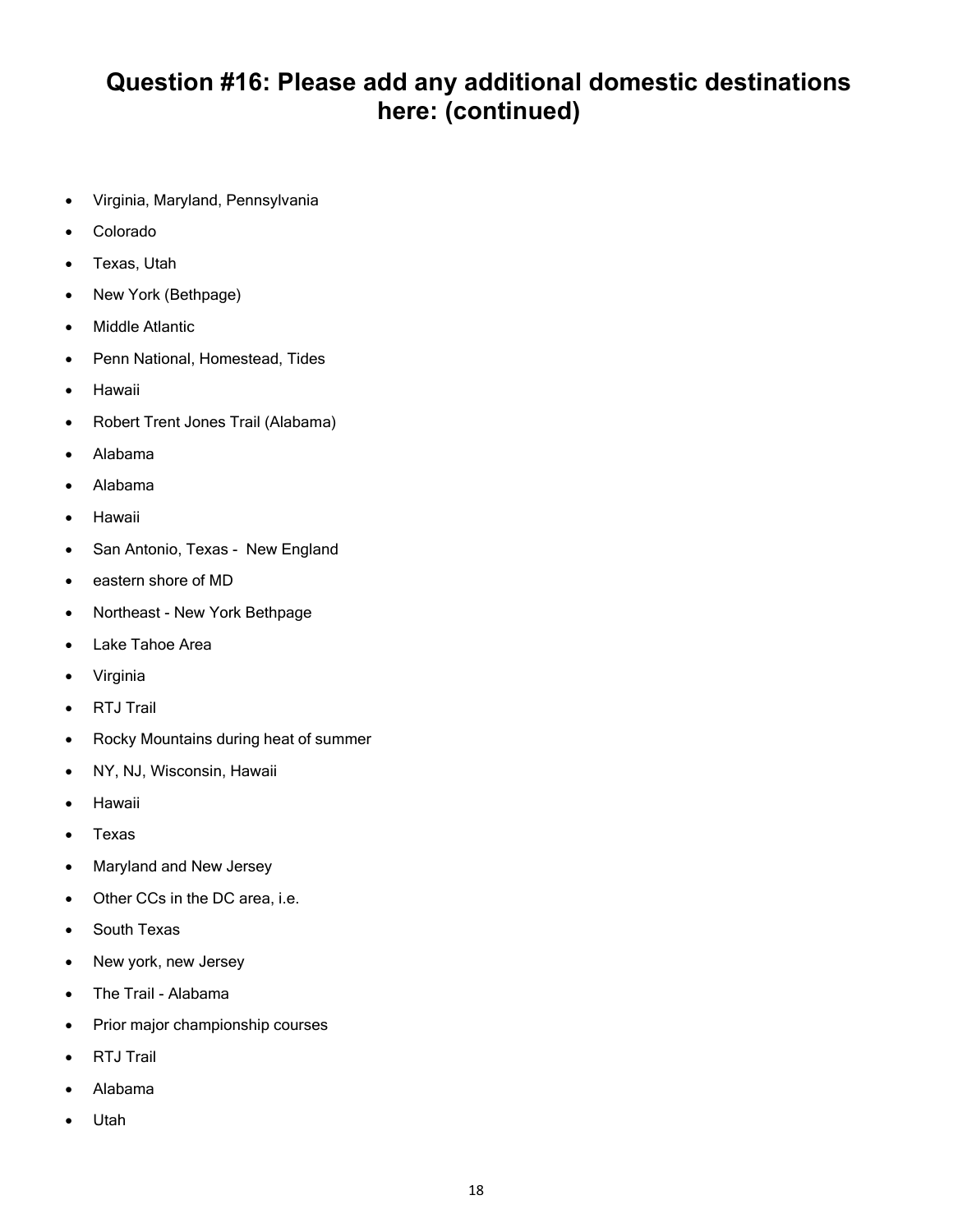#### **Question #16: Please add any additional domestic destinations here: (continued)**

- Hawaii
- Las Vegas NV
- Robert Trent Jones Trail Alabama
- Kohler, Wisconsin
- RTJ Trail
- Wisconsin; New Jersey; HI
- Southern Virginia, I.e Williamsburg Virginia Beach
- Maryland, Pennsylvania
- Mountain courses...Pennsylvania, W Virginia, Virginia
- Williamsburg, VA
- Florida
- Virginia
- New England, Hawaii
- Streamsong in Florida
- Kohler, WI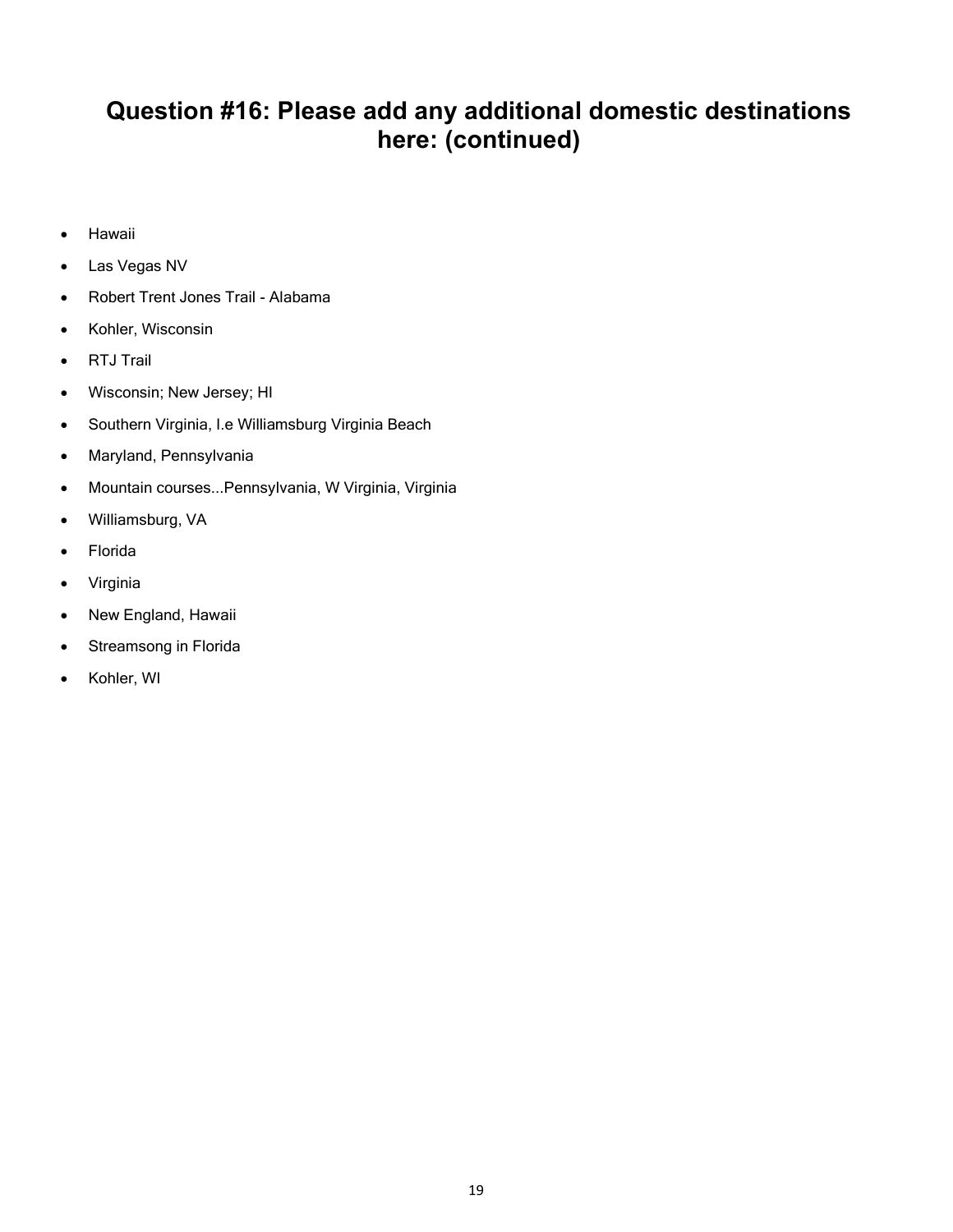#### **Question #17. Please rank the following international destinations with 1 being the most likely destination you would like to travel to and 5 being the least likely destination you would like to travel to.**

| <b>Answer Options</b> | $\mathbf{1}$ | $\overline{2}$ | $\overline{\mathbf{3}}$ | $\overline{a}$ | 5         | N/A       | <b>Response</b><br>Count |
|-----------------------|--------------|----------------|-------------------------|----------------|-----------|-----------|--------------------------|
| Ireland               | 54<br>28%    | 73<br>38%      | 20<br>10%               | 21<br>10%      | 9<br>5%   | 18<br>9%  | 195                      |
| Scotland              | 85<br>42%    | 58<br>30%      | 15<br>7%                | 15<br>7%       | 9<br>5%   | 18<br>9%  | 200                      |
| Caribbean             | 23<br>12%    | 27<br>14%      | 55<br>30%               | 44<br>24%      | 10<br>5%  | 27<br>15% | 186                      |
| Mexico                | 12<br>7%     | 10<br>5%       | 27<br>15%               | 23<br>13%      | 71<br>39% | 39<br>21% | 182                      |
| Bermuda               | 15<br>8%     | 15<br>8%       | 47<br>26%               | 51<br>27%      | 38<br>20% | 21<br>11% | 187                      |

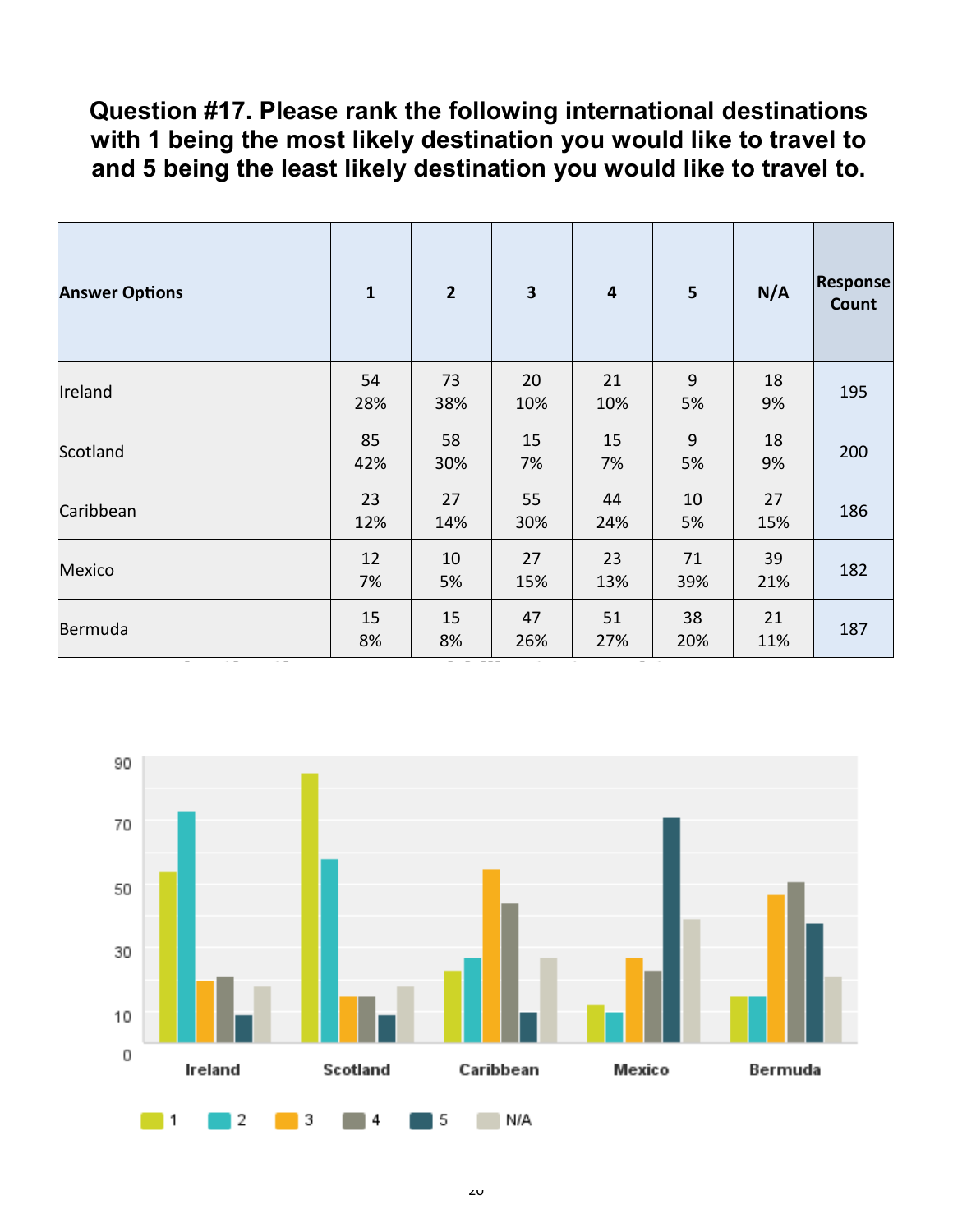#### **Question #18: Please add any additional international destinations here:**

- South Africa
- England
- None
- Spain, Portugal
- South Africa
- $\bullet$  NA
- Switzerland and Germany
- Spain
- Portugal France
- Canada
- United Kingdom, Australia
- England, S. Africa, Australia
- Spain, Portugal
- **Germany**
- Canada
- Dubai
- South Africa
- Spain
- Asia or Dubai
- Canada
- Spain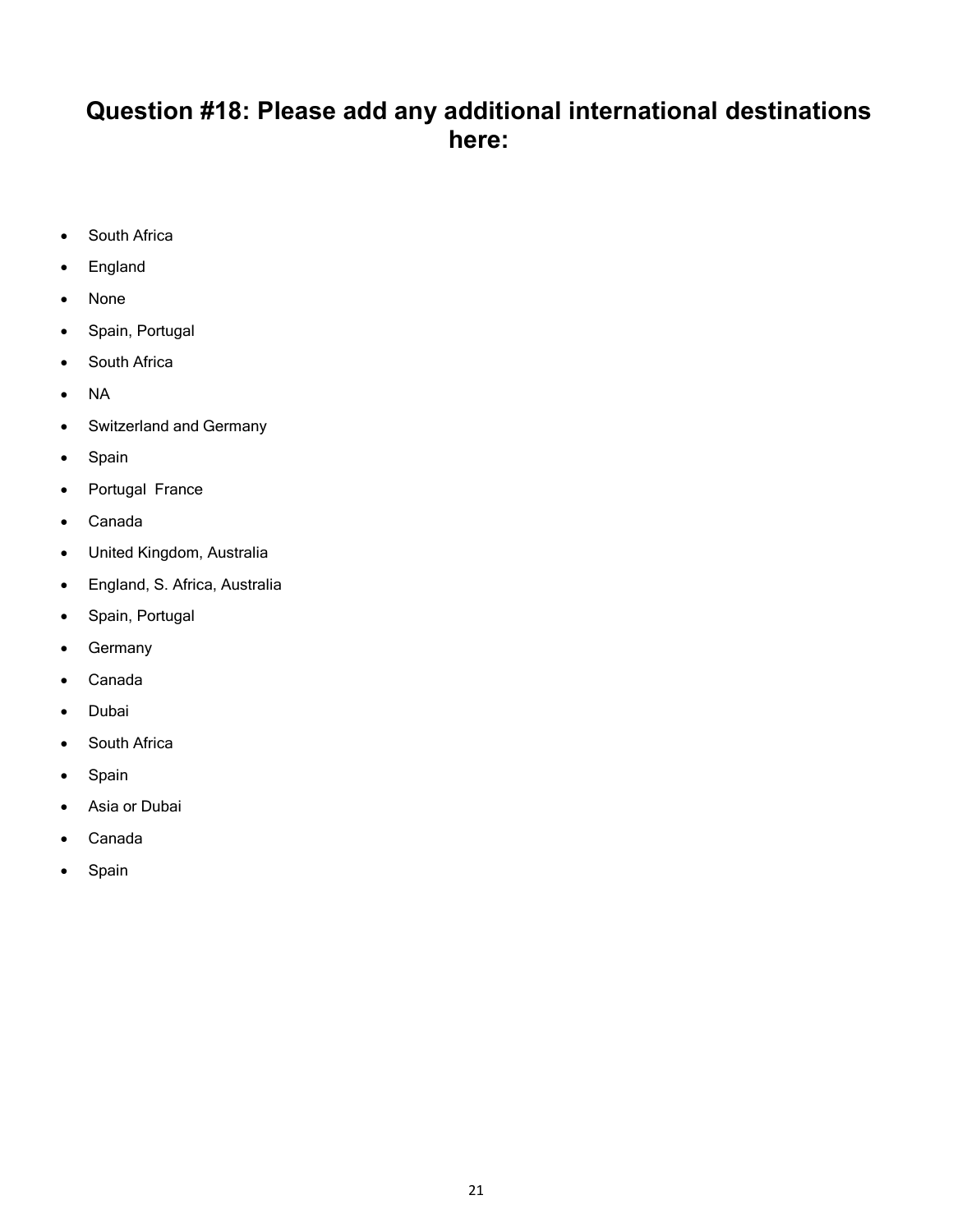#### **Question #18: Please add any additional international destinations here: (continued)**

- SPAIN and PORTUGAL
- Australia
- Canada
- Anywhere in Canada during heat of summer
- Spain, France, UK
- Costa del Sol Spain
- Japan, china
- Spain, Dubai, UAE
- Austria (can recommend a contact done this many times!)
- Cabot Links, Canada
- England; Canada;
- Portugal
- If I went on an international trip I would want it to be a mixture of golf and exploring the areas
- Australia
- South Africa
- Aruba
- Canada
- Portugal
- Spain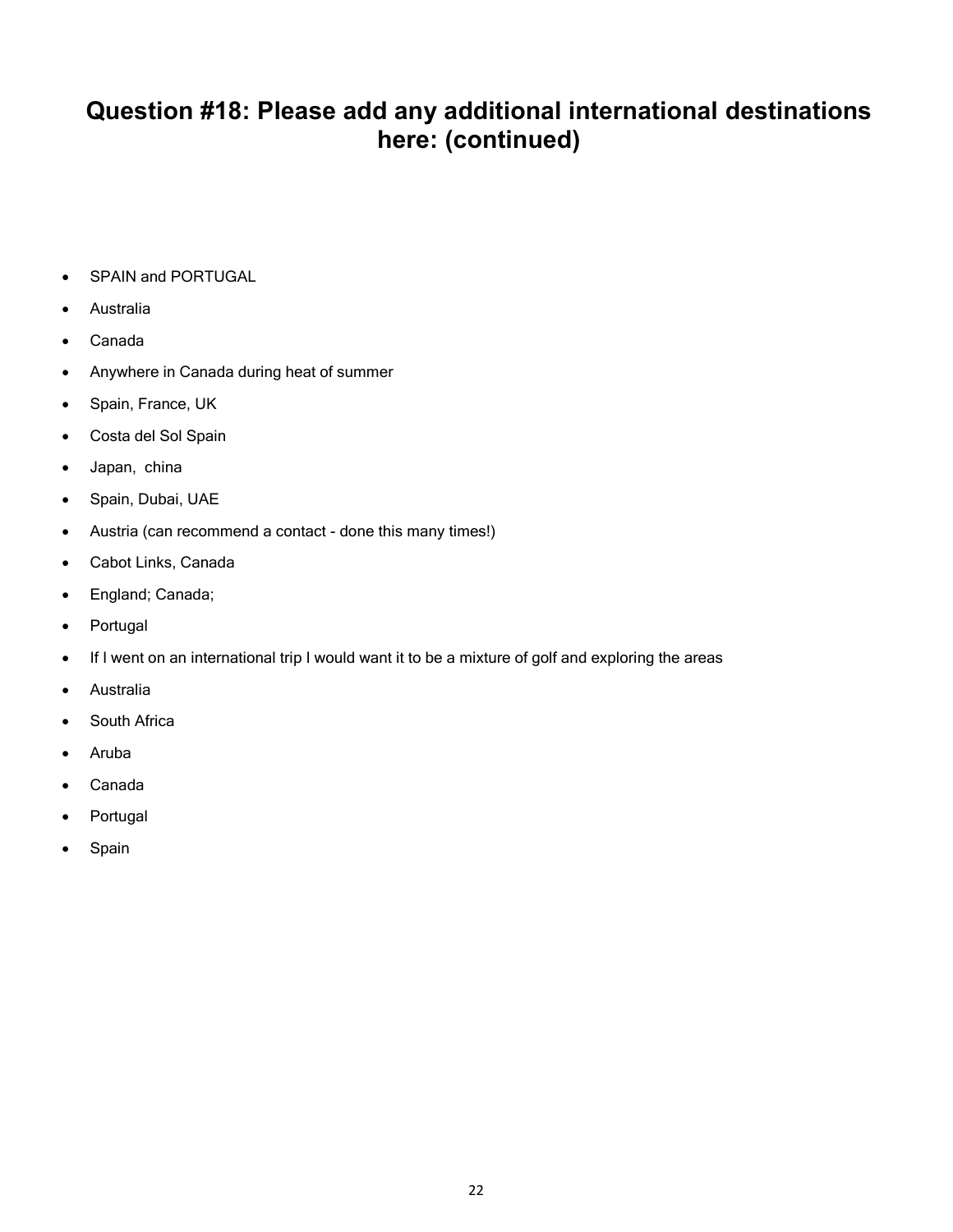## **Question #19: What is your gender?**

| <b>Answer Options</b>                | <b>Response Percent</b> | <b>Response Count</b> |
|--------------------------------------|-------------------------|-----------------------|
| Male                                 | 69.1%                   | 289                   |
| Female                               | 30.9%                   | 129                   |
| I prefer not to answer this question | 0.0%                    | 0                     |

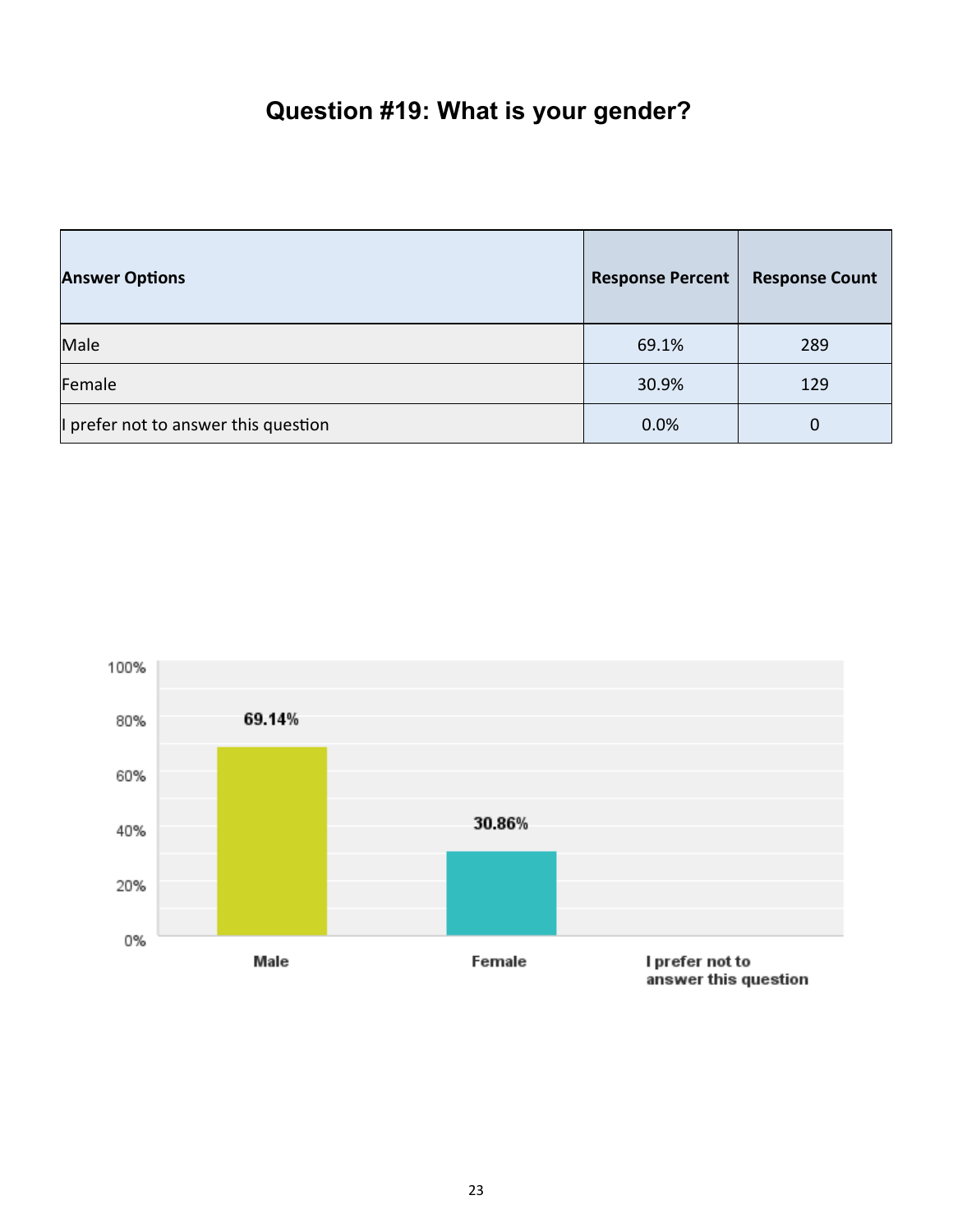## **Question #20: What is your age?**

| <b>Answer Options</b>                | <b>Response Percent</b> | <b>Response Count</b> |
|--------------------------------------|-------------------------|-----------------------|
| 24 to 34 years                       | 5.0%                    | 21                    |
| 35 to 44 years                       | 10.2%                   | 43                    |
| 45 to 54 years                       | 18.7%                   | 79                    |
| 55 to 64 years                       | 28.0%                   | 118                   |
| 65 or older                          | 37.9%                   | 160                   |
| I prefer not to answer this question | 0.2%                    | 1                     |

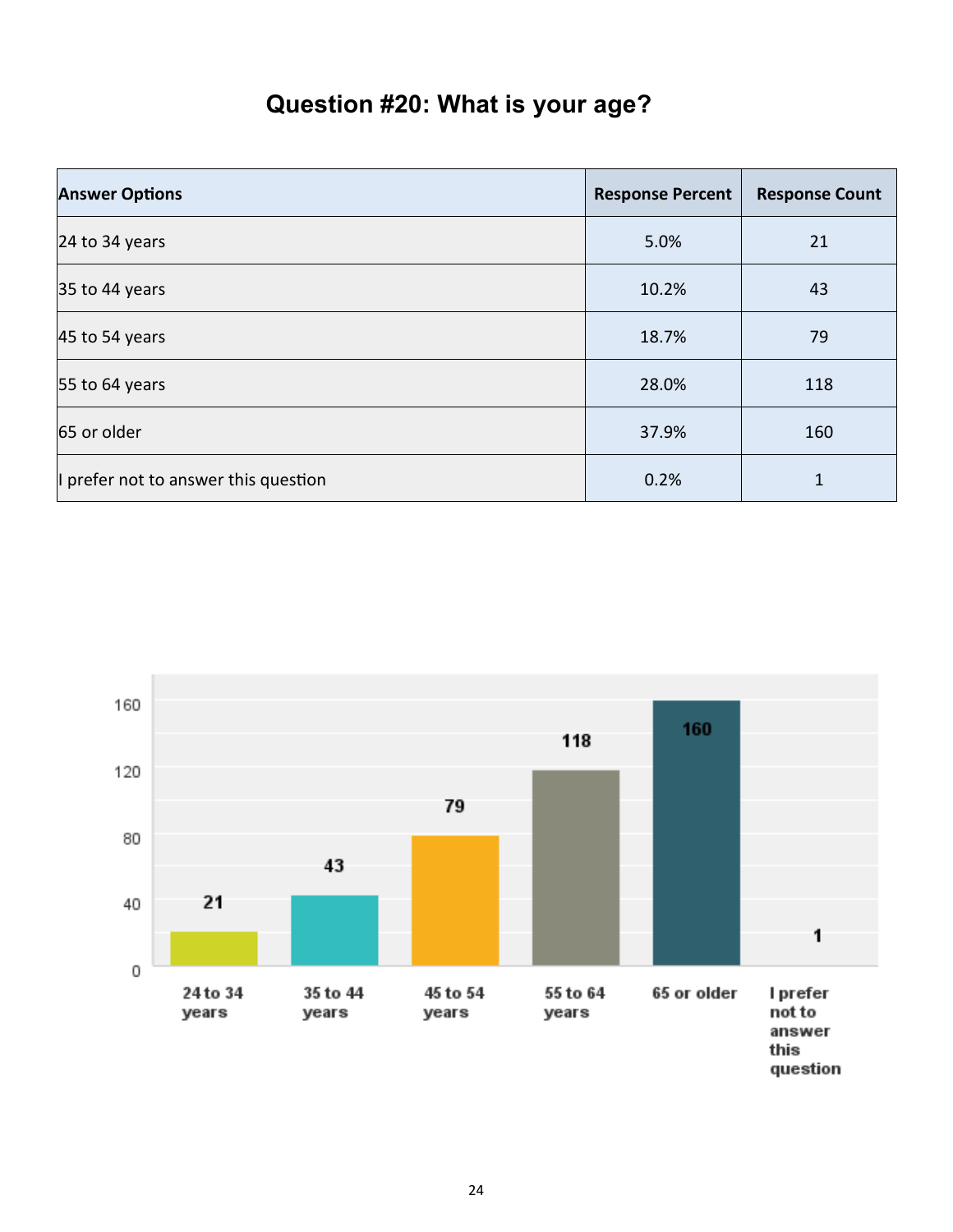### **Question #21: How long have you been a member of ANCC?**

| <b>Answer Options</b>                | <b>Response Percent</b> | <b>Response Count</b> |
|--------------------------------------|-------------------------|-----------------------|
| Less than a year                     | 5.2%                    | 22                    |
| 1 to 4 years                         | 16.7%                   | 71                    |
| 5 to 10 years                        | 20.5%                   | 87                    |
| 11 to 15 years                       | 13.2%                   | 56                    |
| 16 to 20 years                       | 8.7%                    | 37                    |
| $21$ to 25 years                     | 12.3%                   | 52                    |
| 26 years or more                     | 22.4%                   | 95                    |
| I prefer not to answer this question | 0.9%                    | 4                     |

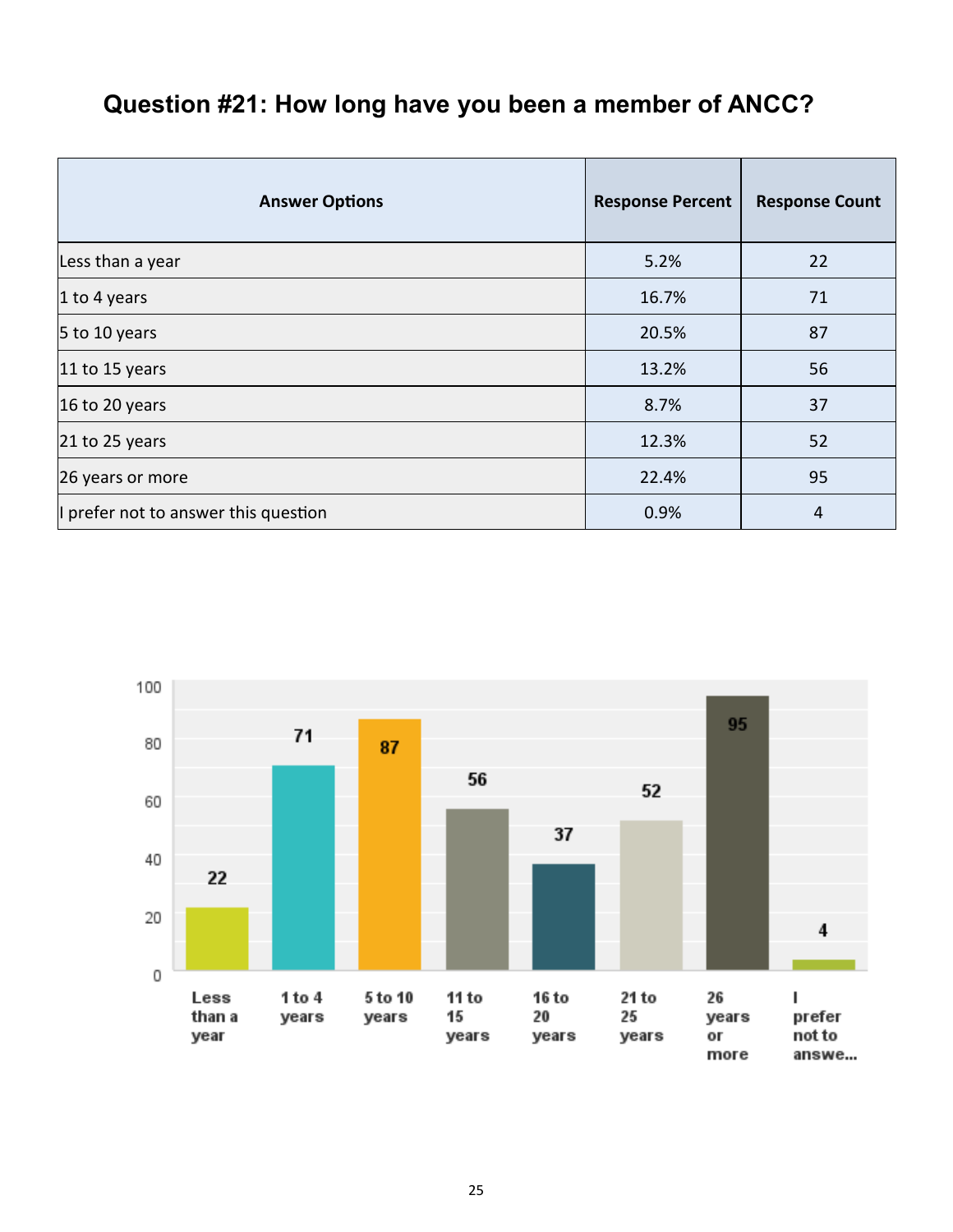## **Question #22: What is your marital status?**

| <b>Answer Options</b>                | <b>Response Percent</b> | <b>Response Count</b> |
|--------------------------------------|-------------------------|-----------------------|
| Single                               | 10.4%                   | 44                    |
| Married                              | 86.5%                   | 366                   |
| Single with a designated guest       | 1.7%                    | 7                     |
| I prefer not to answer this question | 1.4%                    | 6                     |

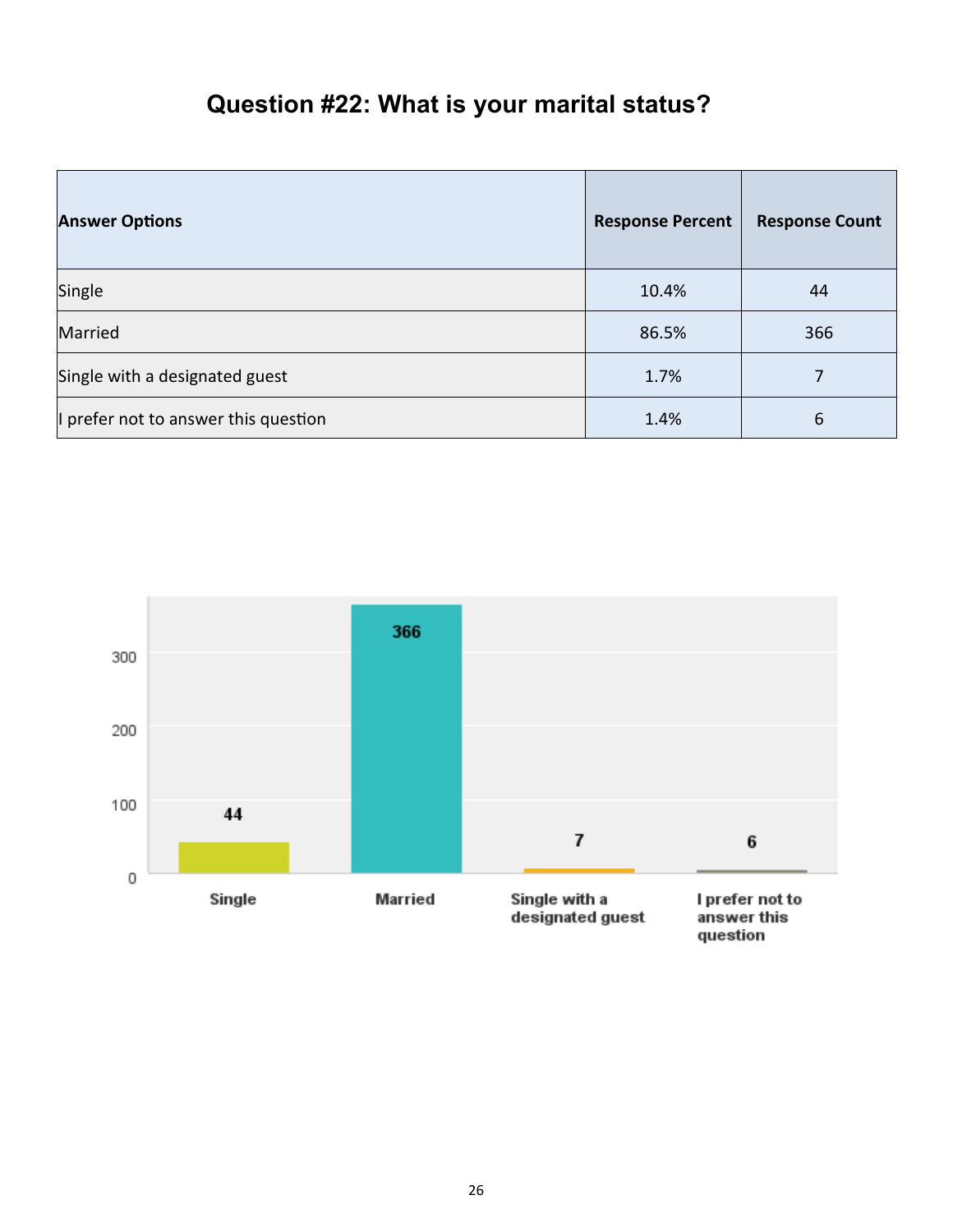## **Question #23: Do you have children at home?**

| <b>Answer Options</b>                | <b>Response Percent</b> | <b>Response Count</b> |
|--------------------------------------|-------------------------|-----------------------|
| Yes                                  | 26.4%                   | 111                   |
| <b>No</b>                            | 72.7%                   | 306                   |
| I prefer not to answer this question | 1.0%                    | 4                     |

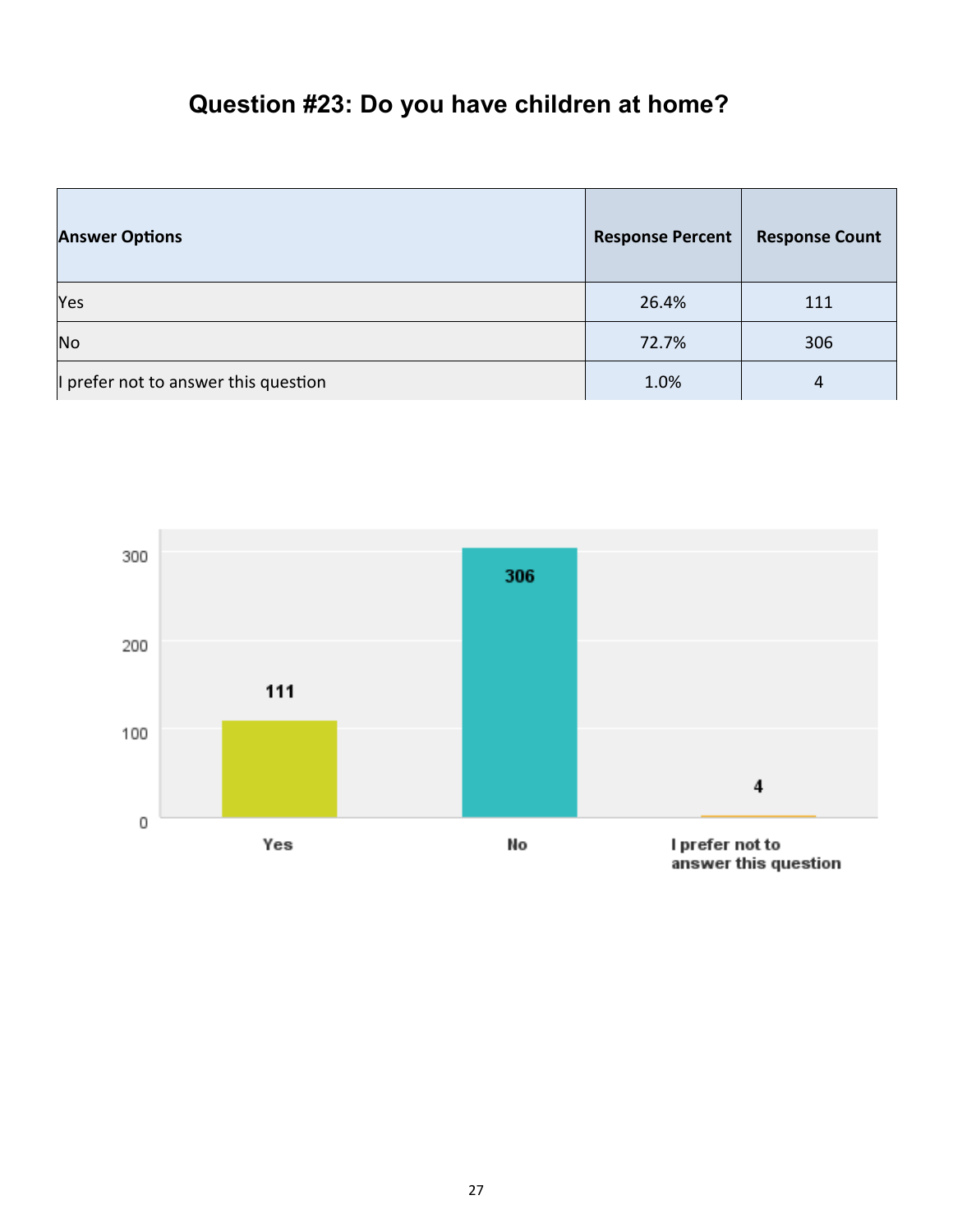## **Question #24: If yes, how many children do you have?**

| <b>Answer Options</b>                                   | <b>Response Percent</b> | <b>Response Count</b> |
|---------------------------------------------------------|-------------------------|-----------------------|
|                                                         | 25.0%                   | 33                    |
| $\overline{2}$                                          | 51.5%                   | 68                    |
| $\vert$ 3                                               | 12.9%                   | 17                    |
| $\overline{4}$                                          | 4.5%                    | 6                     |
| I prefer not to answer this question                    | 3.8%                    | 5                     |
| How many children do you have at home? (if more than 4) | 2.3%                    | 3                     |

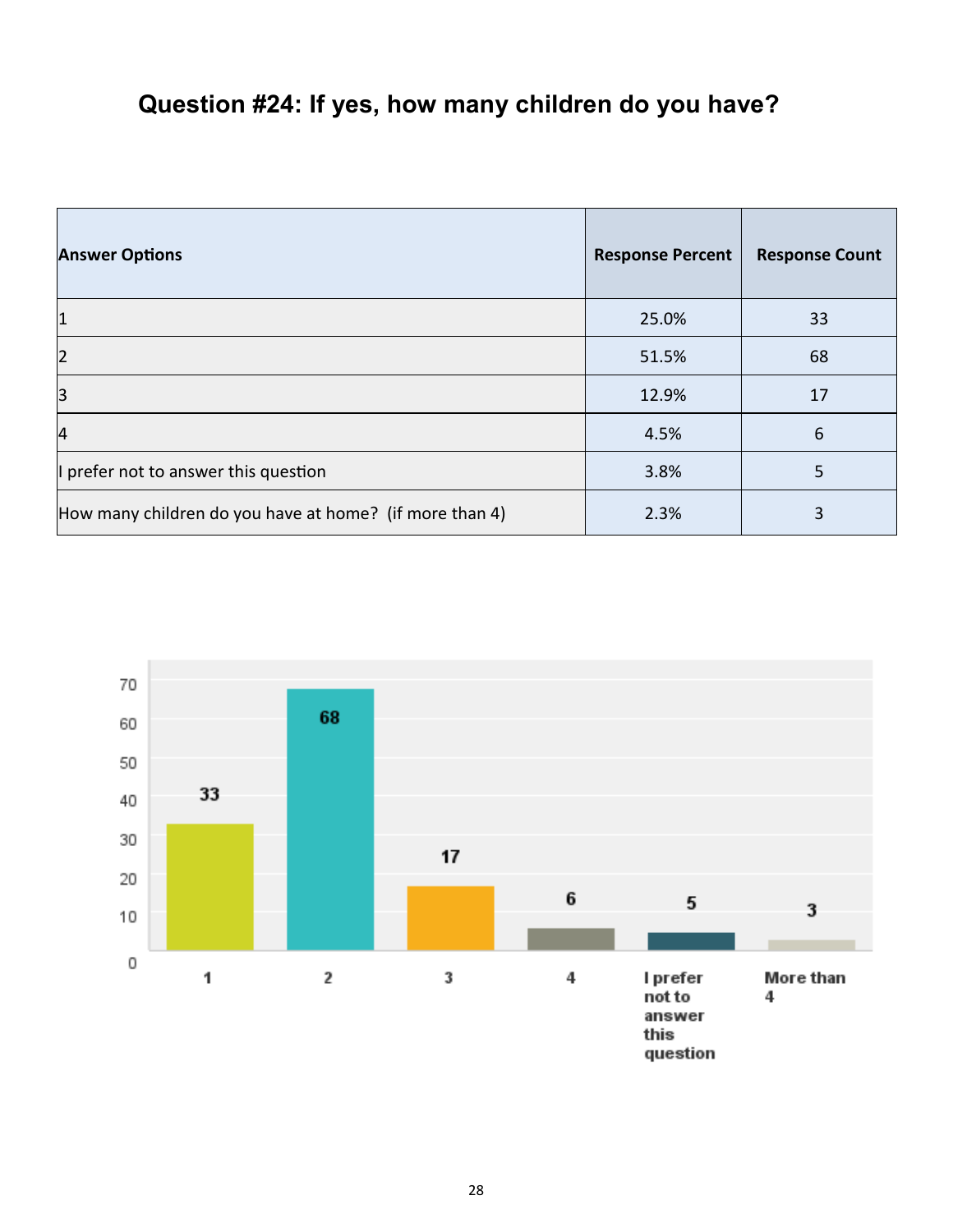## **Question #25: If you have children, do they play golf?**

| <b>Answer Options</b> | <b>Response Percent</b> | <b>Response Count</b> |
|-----------------------|-------------------------|-----------------------|
| Yes                   | 54.7%                   | 99                    |
| <b>No</b>             | 45.3%                   | 82                    |

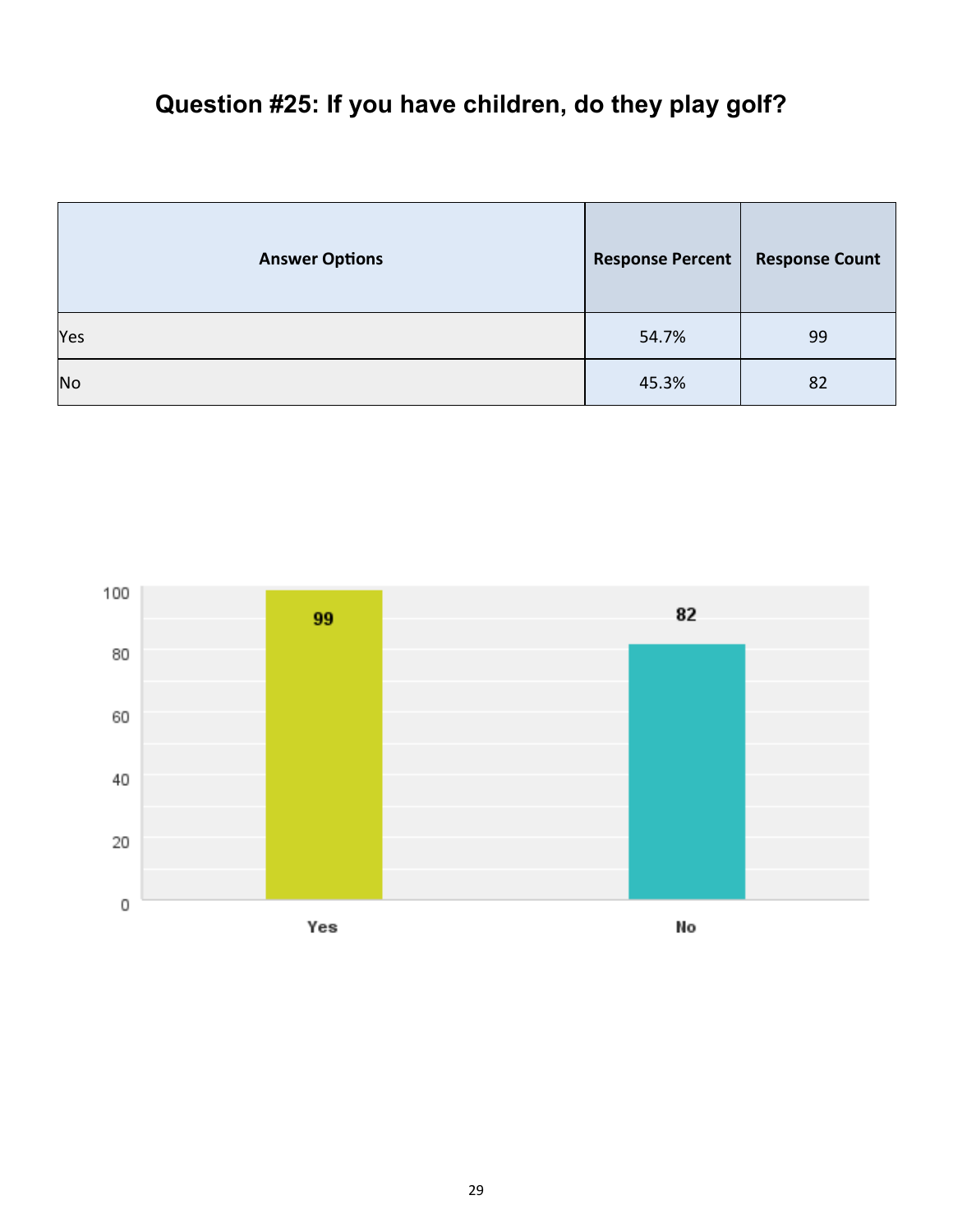#### **Question #26: If yes, do they participate in the ANCC Junior Golf Program?**

| <b>Answer Options</b>         | <b>Response Percent</b> | <b>Response Count</b> |
|-------------------------------|-------------------------|-----------------------|
| Yes                           | 23.5%                   | 31                    |
| <b>No</b>                     | 32.6%                   | 43                    |
| Too young (under 5 years old) | 12.9%                   | 17                    |
| Too old (over 17)             | 31.1%                   | 41                    |
| Other (please specify)        |                         | 12                    |

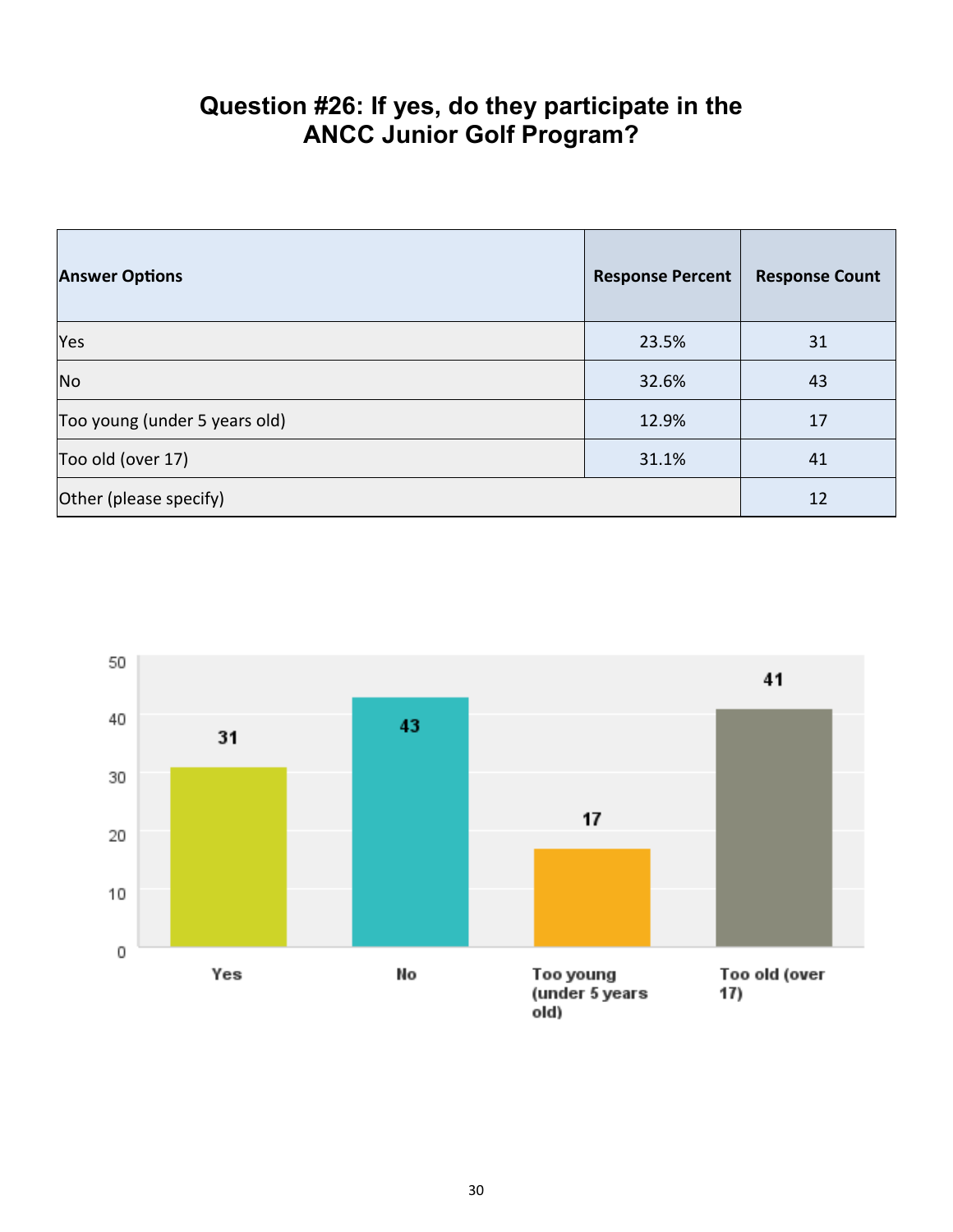#### **Question #26: If yes, do they participate in the ANCC Junior Golf Program? COMMENTS**

- They did participate until departing for college.
- They played earlier but moved on to different sports. I will say that the junior golf program is much improved with Jimmy Kowalski than in previous years with Tommy and James.
- they used to take lessons and enjoyed it. Learned how to play at sports camp
- going to start this year
- I am single and I did have a designated guest a long time ago (I think I turned that off). Note that I'd play a lot more golf if my adult daughter could be my designated guest on some days and then my golf-playing girlfriend could be my designated guest on other days.
- Grandchildren participate Two, an 8 Year old and 5 year old.
- They did when they were younger. Our children now range from 32 to 24.
- Adult children and YES! Loved ANCC junior golf!
- They did 15 years ago !
- They have done some clinics only.
- No other space for comments so using this one please make sure to consider FAIRFAX location when coming up with opportunities especially for kids. Arlington for many is too far to go.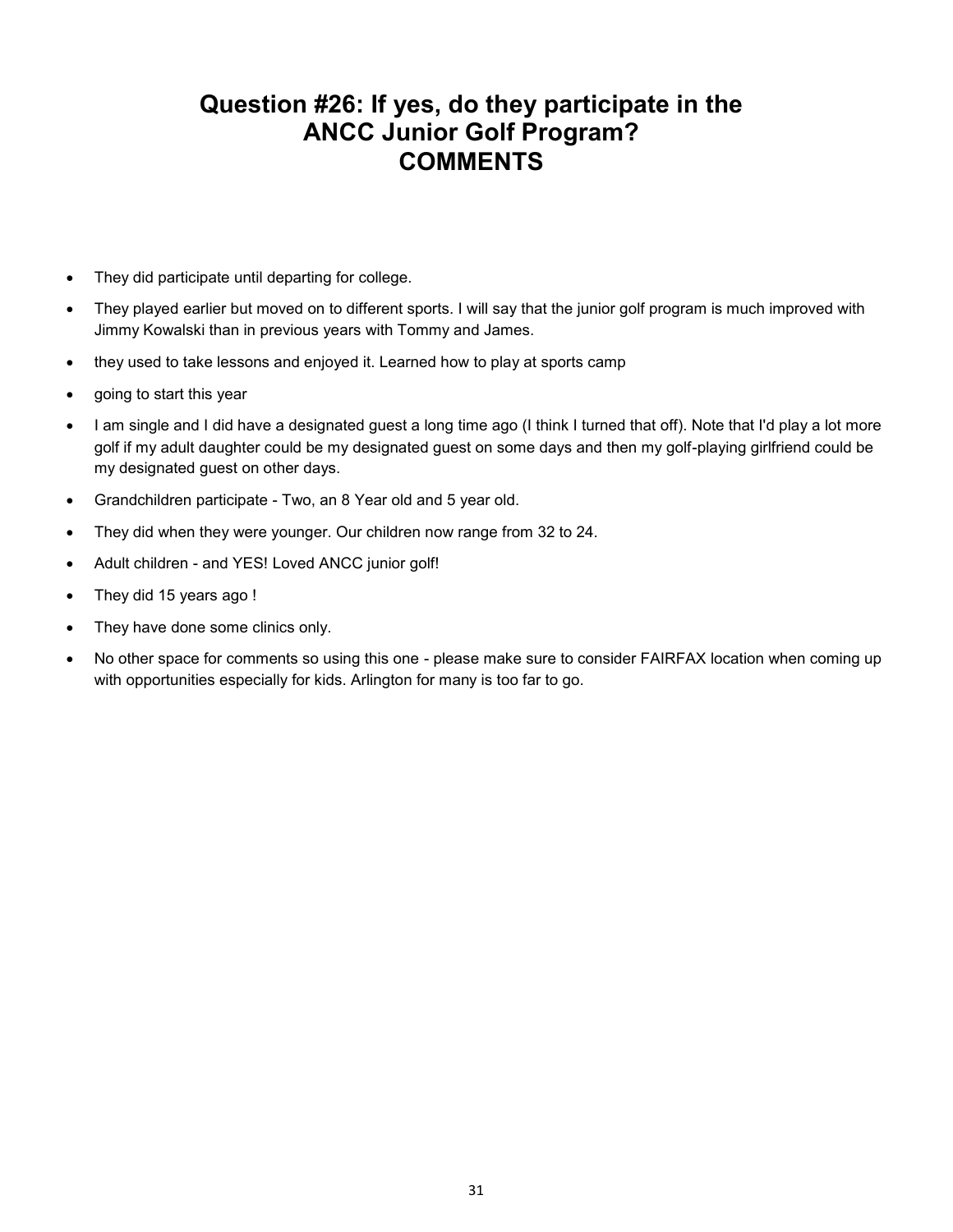**Question #27: If your child is between the ages of 5 and 17 years old and is not enrolled in any of the ANCC Junior Golf Programming what could the Professional Staff do to assist them to start to play? Please rank in order of importance with 1 being the most important and 5 being the least important.**

| <b>Answer Options</b>             | 1        | $\overline{2}$ | 3        | 4        | 5                    | N/A       | <b>Response</b><br>Count |
|-----------------------------------|----------|----------------|----------|----------|----------------------|-----------|--------------------------|
| Offer more group coaching         | 9<br>14% | 8<br>13%       | 8<br>13% | 3<br>4%  | 2<br>3%              | 34<br>53% | 64                       |
| Offer more one-on-one coaching    | 9<br>14% | 11%            | 8<br>13% | 6<br>10% | $\overline{2}$<br>3% | 31<br>49% | 63                       |
| Offer more opportunities to learn | 13       | 10             | 5        | 8        | 2                    | 32        | 70                       |
| golf with their friends           | 19%      | 14%            | 7%       | 11%      | 3%                   | 46%       |                          |
| Offer more opportunities to learn | 16       | 12             | 6        | 5        | $\mathbf{1}$         | 26        | 66                       |
| golf with their family            | 24%      | 18%            | 9%       | 8%       | 1%                   | 40%       |                          |
| ANCC offers enough coaching op-   | 8        | 4              | 3        | 4        | 7                    | 38        | 64                       |
| portunities for them              | 13%      | 6%             | 6%       | 6%       | 10%                  | 59%       |                          |